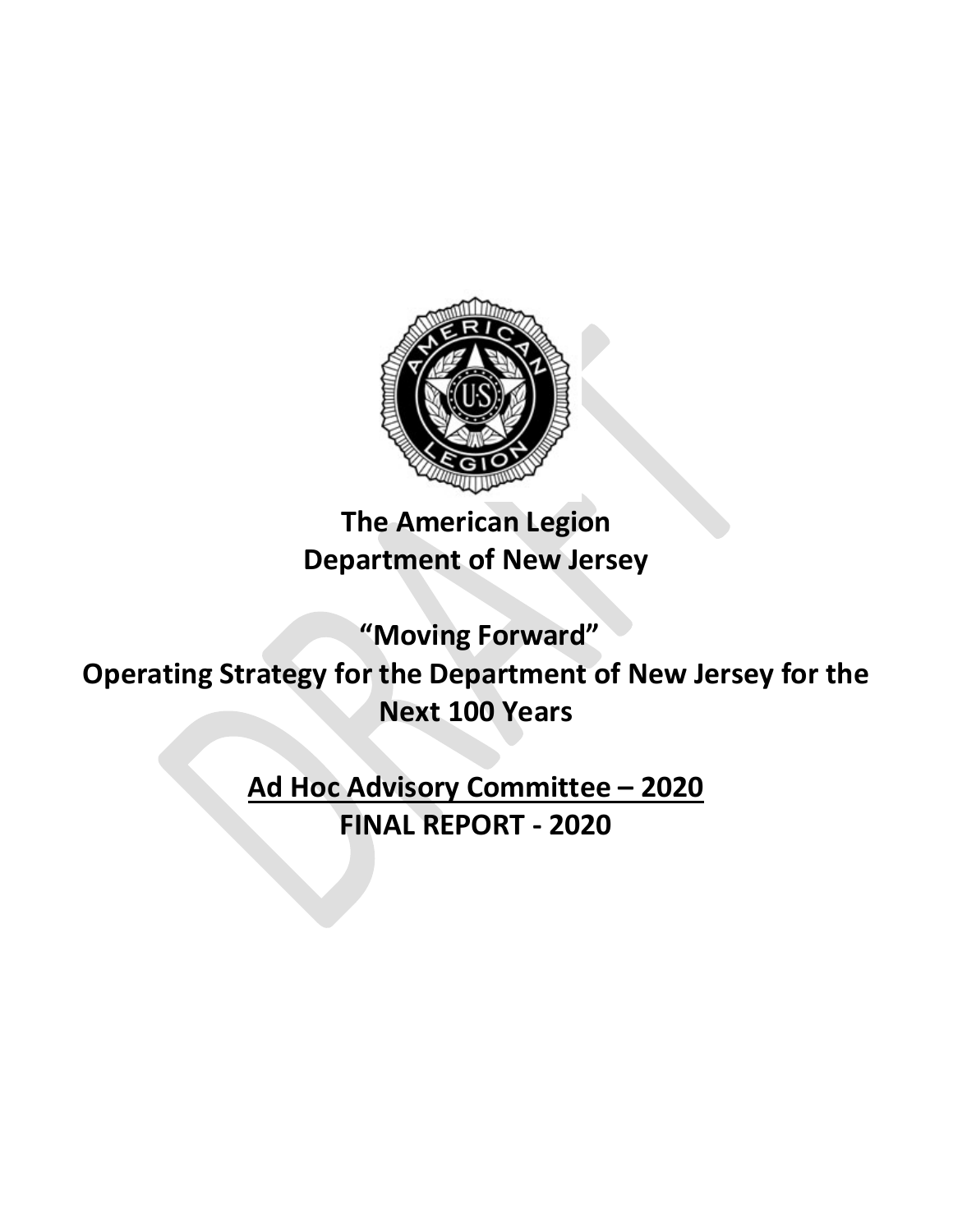### **TABLE OF CONTENTS**

|                                                           | 3      |
|-----------------------------------------------------------|--------|
|                                                           | 5      |
| <b>INTERNAL TOPICS</b>                                    | 7      |
| <b>EXTERNAL TOPICS</b>                                    | 17     |
| <b>APPENDIX</b>                                           | 23     |
| <b>DEPARTMENT OF NEW JERSEY TECHNOLOGY PLAN</b>           | 24     |
| 21 <sup>st</sup> CENTURY AD HOC COMMITTEE REPORT NATIONAL | <br>41 |
| <b>NATIONAL RESOLUTION NO. 4 2020</b>                     | 56     |
| <b>NATIONAL RESOLUTION NO. 5 2020</b>                     | <br>57 |
| <b>NATIONAL RESOLUTION NO. 38 2020</b>                    | <br>58 |
| <b>VETERANS ASSISTANCE PROGRAM NJ 2019</b>                | 59     |
| DEPARTMENT COMMITTEES AND AWARDS PROGRAM                  | 60     |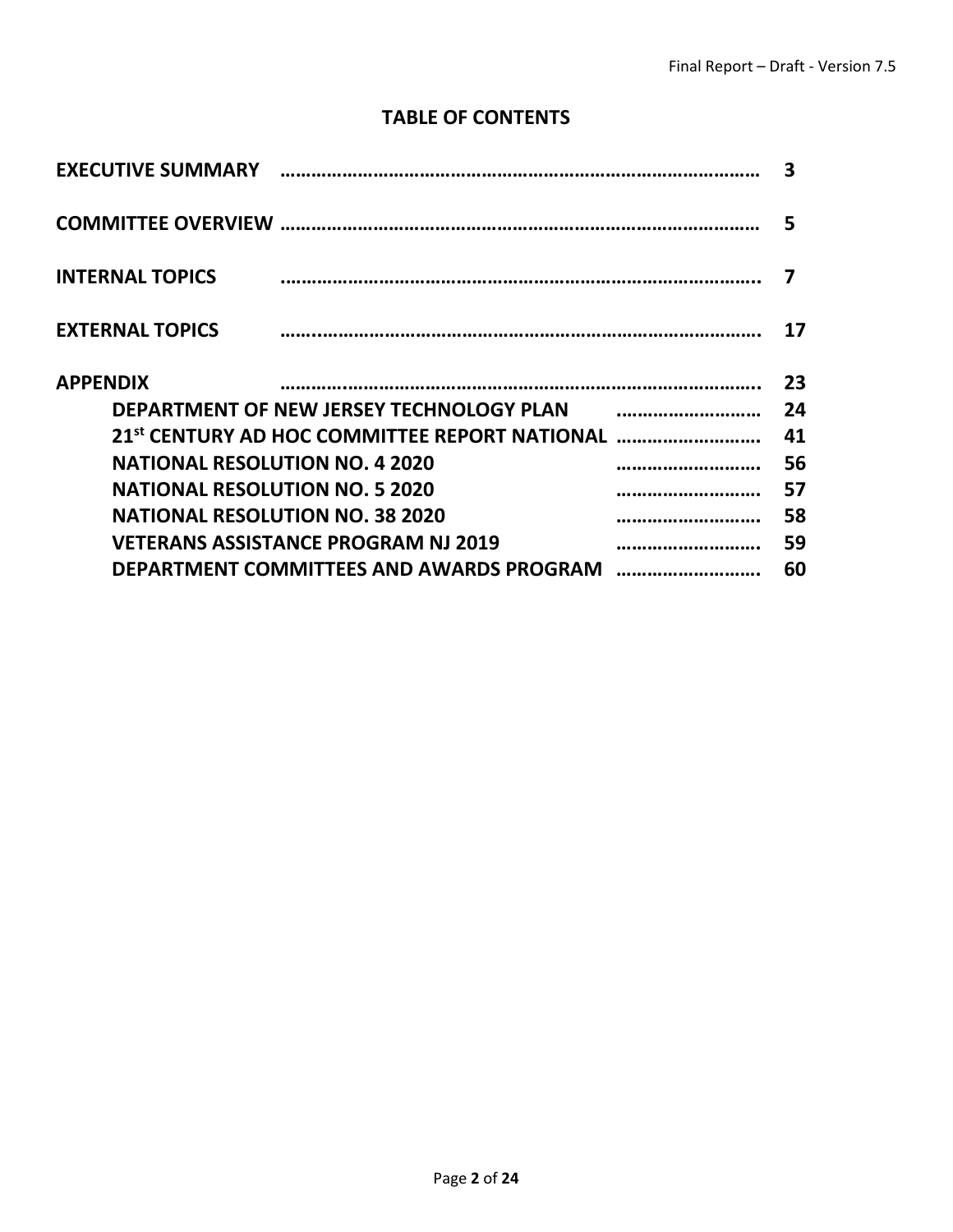### **EXECUTIVE SUMMARY**

The Department of New Jersey realized that the American Legion has arrived at a critical crossroads in its history. With over 100 years of service and the importance of sustaining that service into the next 100 years the reality of declining membership and a small influx of new members this goal is in jeopardy. Without serious self-examination of past and current practices there is little chance of sustaining the Department in future years.

The Ad Hoc Committee was formed to address this self-examination and provide a suite of recommendations to the Department. The Committee was tasked to identify current and future challenges facing the Department of New Jersey in attracting and retaining Post 9/11 veterans while simultaneously strengthening and empowering our current membership.

The result of this work is captured in this report. This report is intended to provide the basis for detailed plans to be refined and executed from 1 to 5 years. Further the recommendations in the report are intended to be addressed not only at the Department level but will require cooperation at County and Post level. Without full acceptance by Counties and Posts we will not succeed in changing the Department. Finally, the Committee ensured that the traditions of the American Legion were considered and proven programs supporting the 4 Pillars of the American Legion were part of any recommendation as applicable.

The recommendations are captured in a set of Internal and External recommendations. We found that there is a great deal of cross over between these two sets of recommendations. With that conclusion the reality is that most recommendations do not stand on their own but are connected to and supportive of another recommendation.

The Committee did find that past practices which were tied to "we have always done it this way" are counter-productive and are obstacles to change and threaten the survival of the Department. What may have served us well in the past is no longer applicable and may in fact be detrimental to our future. An example is resistance to using "myLegion" for membership and continuing to rely upon paper cards and checks to process memberships. In the past there was no alternative so of course this was the most efficient method to process membership. This is no longer the case as an alternative exists that is both expeditious and efficient.

The Committee found that technology is related to almost every recommendation. From updating existing IT systems to expanding the American Legion's social media footprint all relied upon a deep review of our current state and a viable future state. The conclusion is that we required an investment in upgrading or adding new capabilities for the Department. We have addressed this in the Appendix covering technology and recommendations will reference that report as applicable.

#### KEY TAKEAWAYS

- 1) As an organization we cannot avoid tough questions, shedding ineffective practices, and investing in the Department's future if we expect to survive. The recommendations may be perceived as controversial as they challenge the status quo, they do so, but should not be seen as controversial nor placing blame on any single individual or committee, they simply require a paradigm shift in the Department. Such core changes can often be viewed with skepticism and resistance to change is natural. Change is inevitable and either the Department proactively shapes such change or reacts to it. The later choice is not a strategy and will ensure the continued decline of the Department.
- 2) This strategy will ONLY be successful with input from all levels of the Department of New Jersey. As implementation of the strategy is primarily at the Post and County level their input is essential to moving forward.
- 3) Practices that are arbitrarily tied to tradition, "we have always done it this way", are relics of the past and rooted in demographics and culture that are no longer drivers for younger members and prospective members. These attitudes are obstacles to moving forward.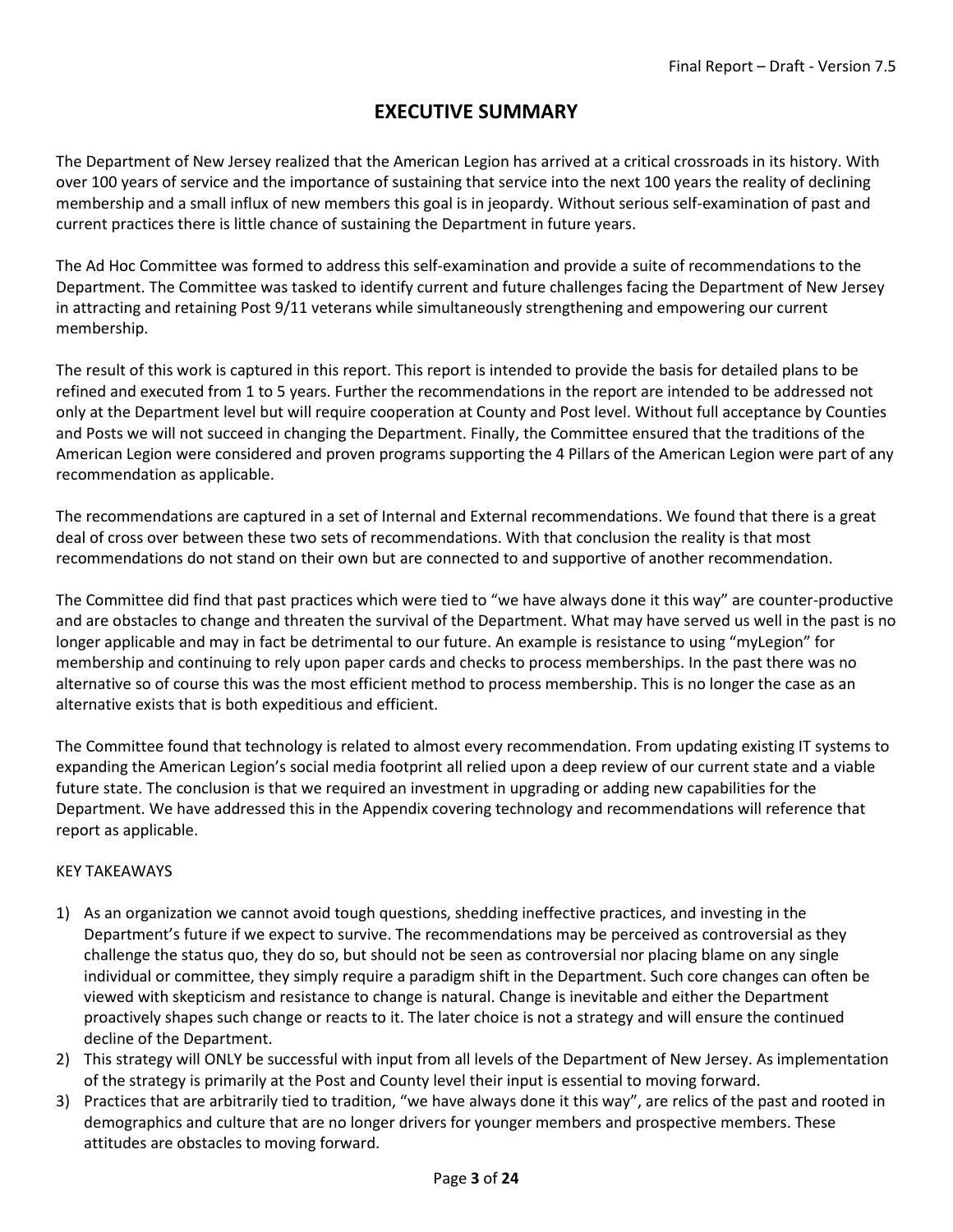- 4) Resistance to technology cannot be accepted. Posts must find members who are willing to embrace technology in order for the Post to advance and remain viable, otherwise they risk dwindling membership and irrelevance in their communities.
- 5) Every program and committee in the Department at all levels must be reviewed for the return on investment. If we cannot justify why we do something and cannot measure a return, the program should be shelved or eliminated. The same applies to Committees at all levels.
- 6) Other Veteran Service Organizations (VSO) are NOT our competitors. They should be viewed as partners and opportunities for collaboration must be explored and acted on. Newer VSOs have captured the hearts and minds of the Post 9/11 veteran, we must learn from their approach, not shun them.

As the Committee continued refining our recommendations the realization that many were related to those proposed in the report by the National  $21^{st}$  Century Ad Hoc Committee Report validated that we were not proposing changes outside of what others have identified. Therefore, as applicable we have referred to that report.

With this report the Department has a basis to begin to the difficult task of further expanding upon these recommendations in support of an implementation framework across the entire Department. With a consensus in the Department on the recommendations and implementation plan the future of the Department will be one of opportunity and potential rather than stagnation and extinction.

For God and Country,

The Ad Hoc Committee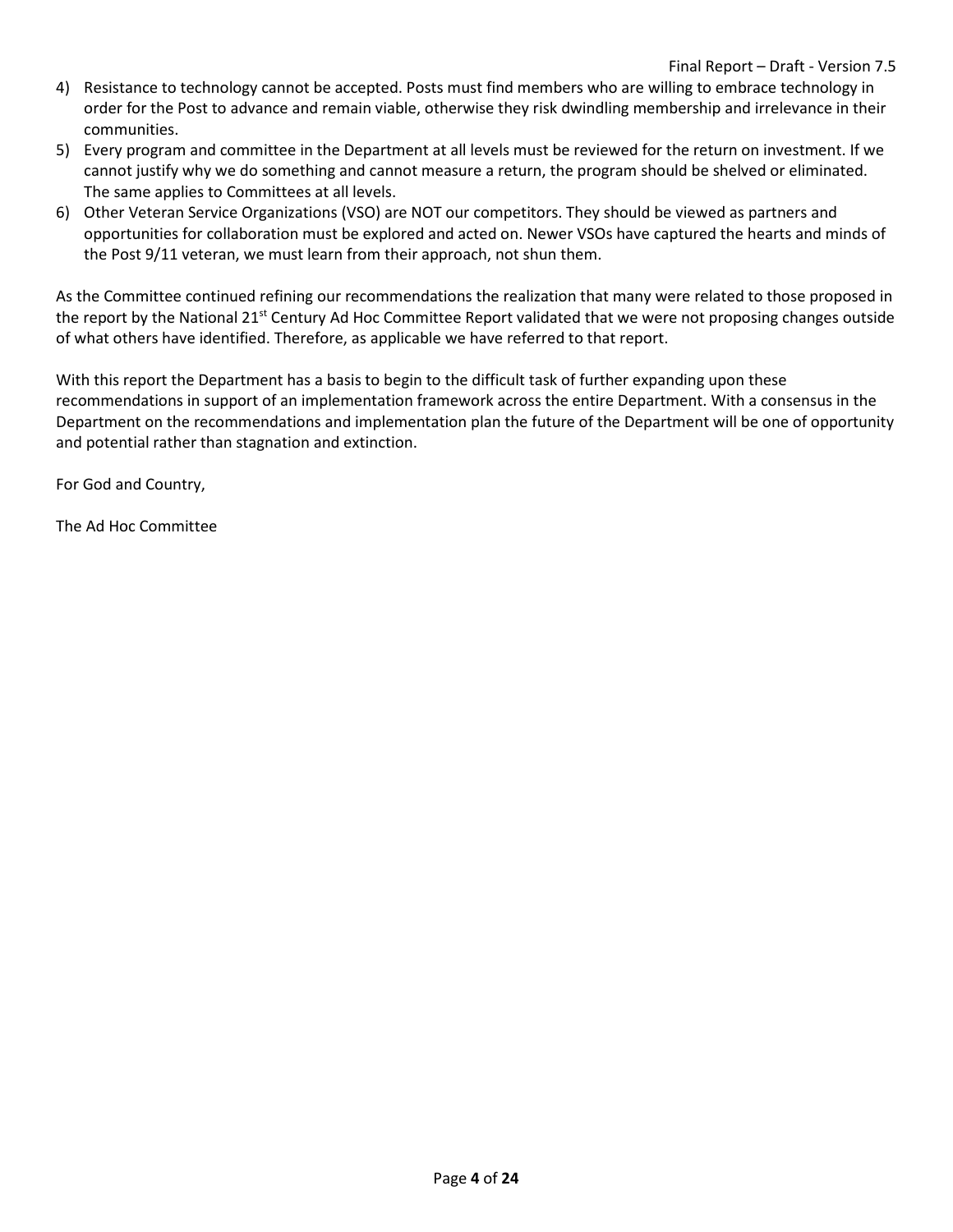#### **COMMITTEE OVERVIEW**

#### **Vision Statement**:

Creating a Compelling Proposition for the Next Generation to Sustain the 4 Pillars of the American Legion, while fulfilling the mission, vision and values of the American Legion.

#### **Mission Statement:**

The objective of the Ad Hoc committee is to deliver a one to three-year strategy and provide specific, achievable and measurable recommendations for the Department of New Jersey to recruit and retain the next generation of veterans.

#### **Duration**:

The Ad Hoc Committee will have until January 2021 to complete its work and provide actionable recommendations/resolutions to the Department of New Jersey. This will provide adequate time for consideration by the Department of New Jersey for adoption at the either a Department Executive Committee meeting or at the 2021 Department Convention.

#### **Methodology:**

The Ad Hoc Committee will follow a simple methodology to generate solutions based on the intent outlined in the mission statement. Specific and actionable tasks are to follow the TPME methodology.

- Task the what based upon the outcome of a specific research finding
- Purpose the why basis upon which task is necessary to accomplish the mission how this task contributes to the overall project
- Method how the issue will be addressed, required resources, personnel, etc.
- Endstate the expected outcome if steps are completed successfully (if task is accomplished and purpose is achieved) – quantifiable.

Our research findings and recommendations should be specific, achievable, measurable – we have already addressed the principal for time constrained by establishing milestones and committee duration.

Relevance will be achieved using the Task, Purpose, Method, Endstate methodology, as the committee will ensure that any particular recommendation has a purpose.

As required recommendations will be proposed as resolutions per the prescribed process established by the Department of New Jersey.

The intent of this committee is to provide a plan that can be implemented over a 1-5-year period by responsible leaders/committees in the Department of New Jersey. There is no intent to implement all recommendations immediately after conclusion of the committee's work. Each recommendation will include an implementation recommendation which will include timeframe, milestones, and at which level within the Department of New Jersey will be involved with implementation.

Due to the comprehensive nature of the Department of New Jersey Technology report it is include as a separate appendix to this report. Under the Internal and External topic items the technology report is referenced as required.

In order to ensure the recommendations of this committee to the Department of New Jersey contemplates efforts at the National level of the American Legion the "21<sup>st</sup> Century Ad-Hoc Committee Final Report" (October 16-17, 2019) is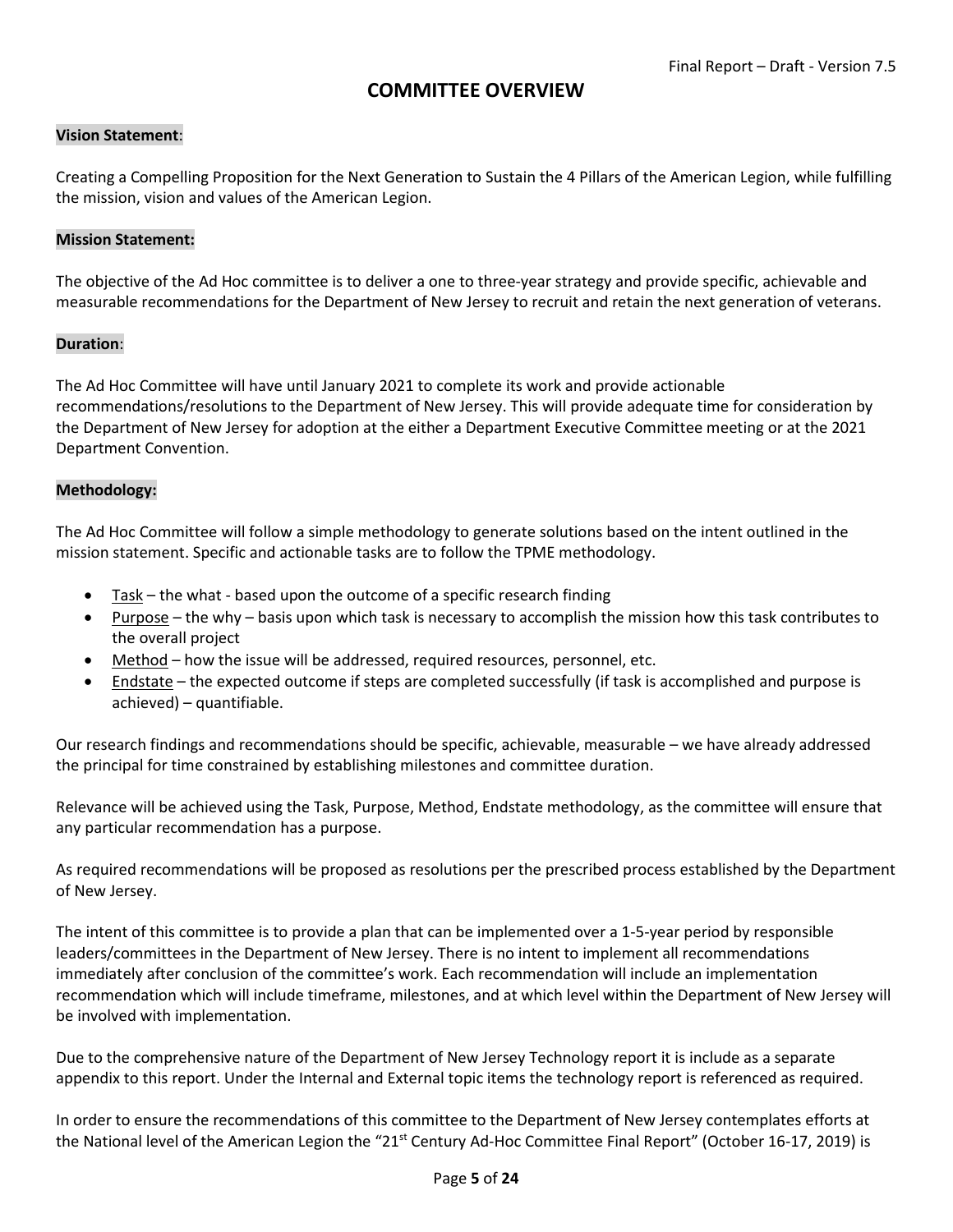referenced in the report. There are numerous supporting efforts at the National level that can provide a foundation for work to be accomplished at the Department (down to Post) level.

#### **Organization:**

The committee decided it is advantageous to organize the Committee into three working groups. The working groups and their purpose are:

Internal Group – focus on actions specific to the Department of New Jersey and its Posts.

- Steve Fisher
- Tony Gladden
- Will Fetherman

External Group – focus on external outreach to veterans, families and other veteran service organizations.

- Mary Jo Burkhard
- Amery Vasso
- Jack Dunne
- Dennis Duddie

Resource/Floater Group - works in collaboration with internal and external groups finds resources/solutions for recommendations.

- Danny Dunn
- Rich Godfrey
- Others parties that are vested in the outcome of the Committee (e.g. NEC, ANEC, Department Commander, etc.)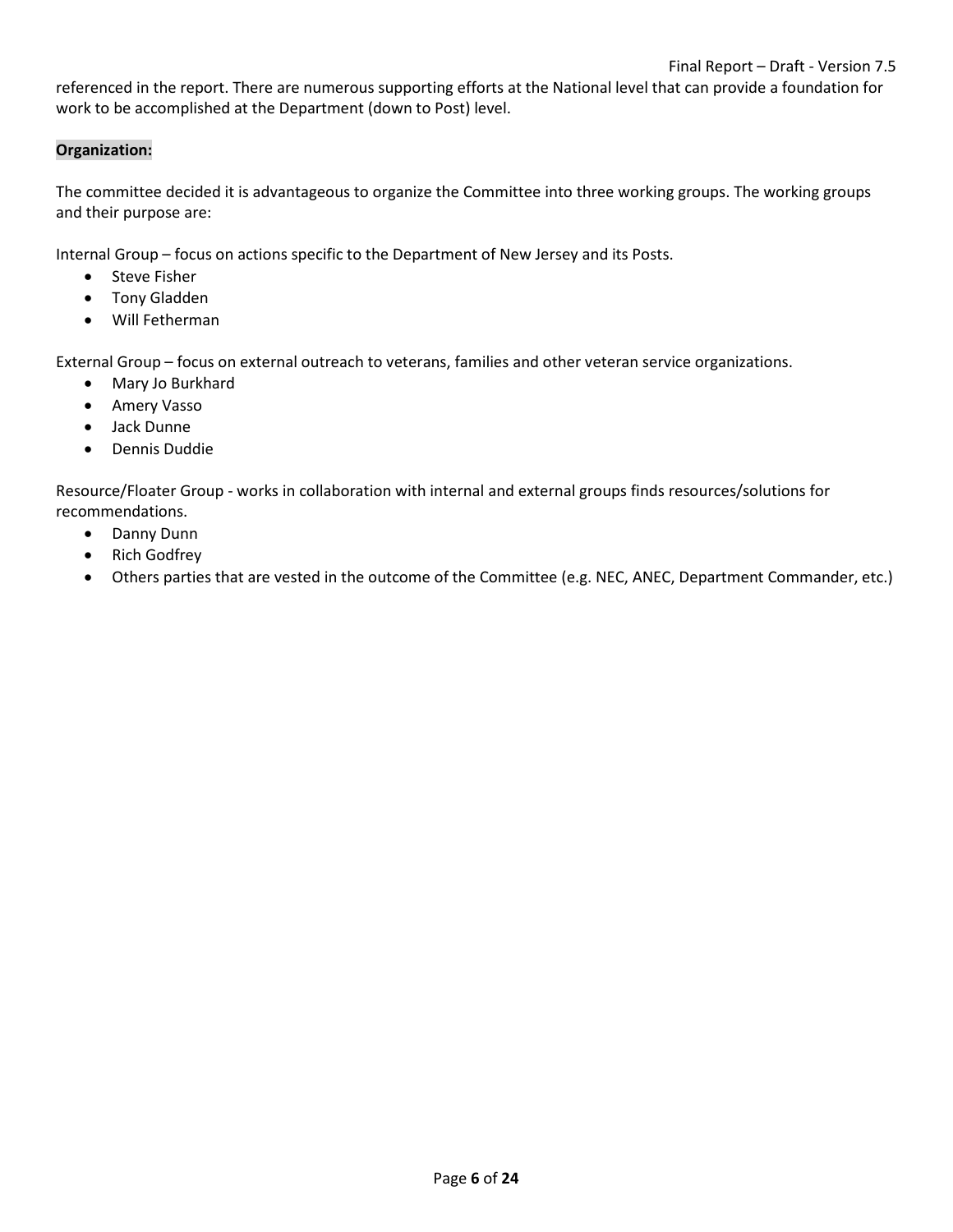## **INTERNAL TOPICS**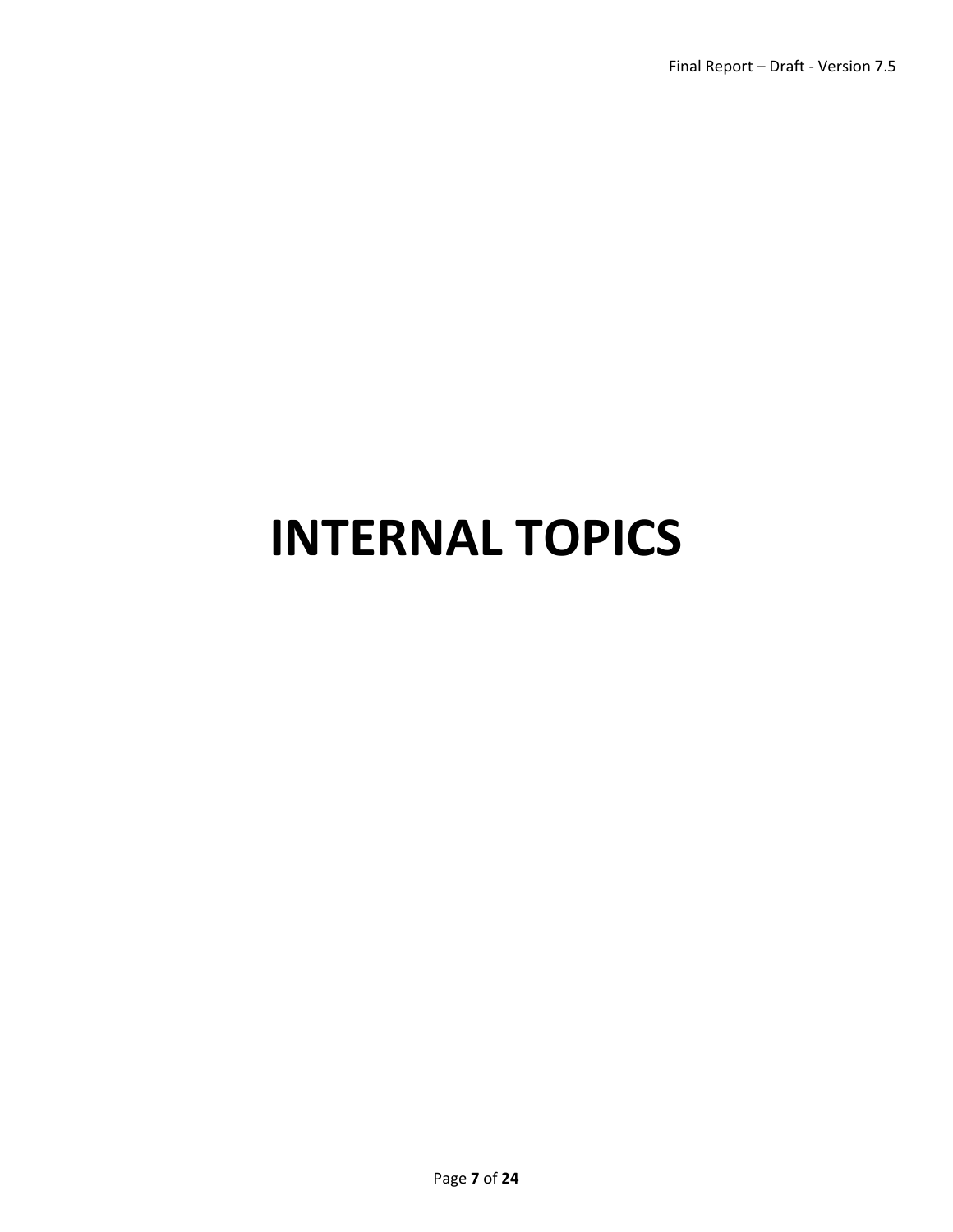#### **1) Legion Footprint**

- a. How effective is the footprint of Posts in NJ? Is it too broad, concentrated, aligned with shifting demographics of community?
	- i. Current footprint based on demographics from previous war eras. A great deal has changed in 75 years since the last major expansion of the Legion footprint.
	- ii. Concentration issues exist in a number of localities. Saturation of not only Legion Posts but other VSOs impacts viability of Posts in a given location.
- b. Honest assessment of viable Posts
	- i. Path to Viability or Closure
	- ii. County Commanders and posts will need to look at all their posts after the pandemic and recheck for viability.
		- 1. As required not viable posts revitalization should first be considered.
		- 2. If that is not feasible then work to consolidate that post with a viable post.
		- 3. Extenuating factor are those posts with mortgages. This requires additional evaluation and may require specific guidance from Department and National to remain viable.
			- a. This requires additional evaluation and may require specific guidance from Department and National to retain those viable posts.
			- b. Fundraising support by County and Department to help bolster viability of those posts.
			- c. Small Business Administration is a possible resource for guidance in mortgage situations.

| <b>APPLICABLE TO</b>            | Department/County/Post                                                                                                                                                                       |
|---------------------------------|----------------------------------------------------------------------------------------------------------------------------------------------------------------------------------------------|
| <b>REFERRED TO</b>              | Dept VC's, County DEC and County Commanders                                                                                                                                                  |
| <b>IMPLEMENTATION TIMEFRAME</b> | This phase will be in phases, some posts may be immediate and<br>certain post may need more time, some posts are not even open<br>yet and County Officer's need to keep reaching out to Post |
| <b>BUDGET REQUEST</b>           | leadership to assist them in any way they need.<br>Coordinate Budget with External Topic #2 Advertising                                                                                      |

#### **2) Investment**

- a. General Budget Finance Committee Chairman Gene O'Grady stated there will be funds available. Specific numbers to be determined.
	- i. Existing line items will remain
	- ii. A line item was added to budget for Department Vice Commanders to attend the Membership Conference.
- b. Membership and Recruitment Budget
- c. Advertising Budget
	- i. No line item for advertising, as of now.
	- ii. Recommend including one in future budgets.
	- iii. Specific Advertising Recommendations:
		- 1. Spartan races, Mud runs,  $\frac{1}{4}$ ,  $\frac{1}{2}$  or full page add, maybe banners from distributors to be made.
		- 2. Billboards to fill in run on ads or blank space.
		- 3. Radio and TV PSA's for non-ads or blank space.
		- 4. Papers (contact to see where unpaid areas could be donated for legion ads, tax write off for the companies)
		- 5. Encourage Posts/counties to contact local chamber of commerce and rotary clubs to help them with advertising and/or promote programs.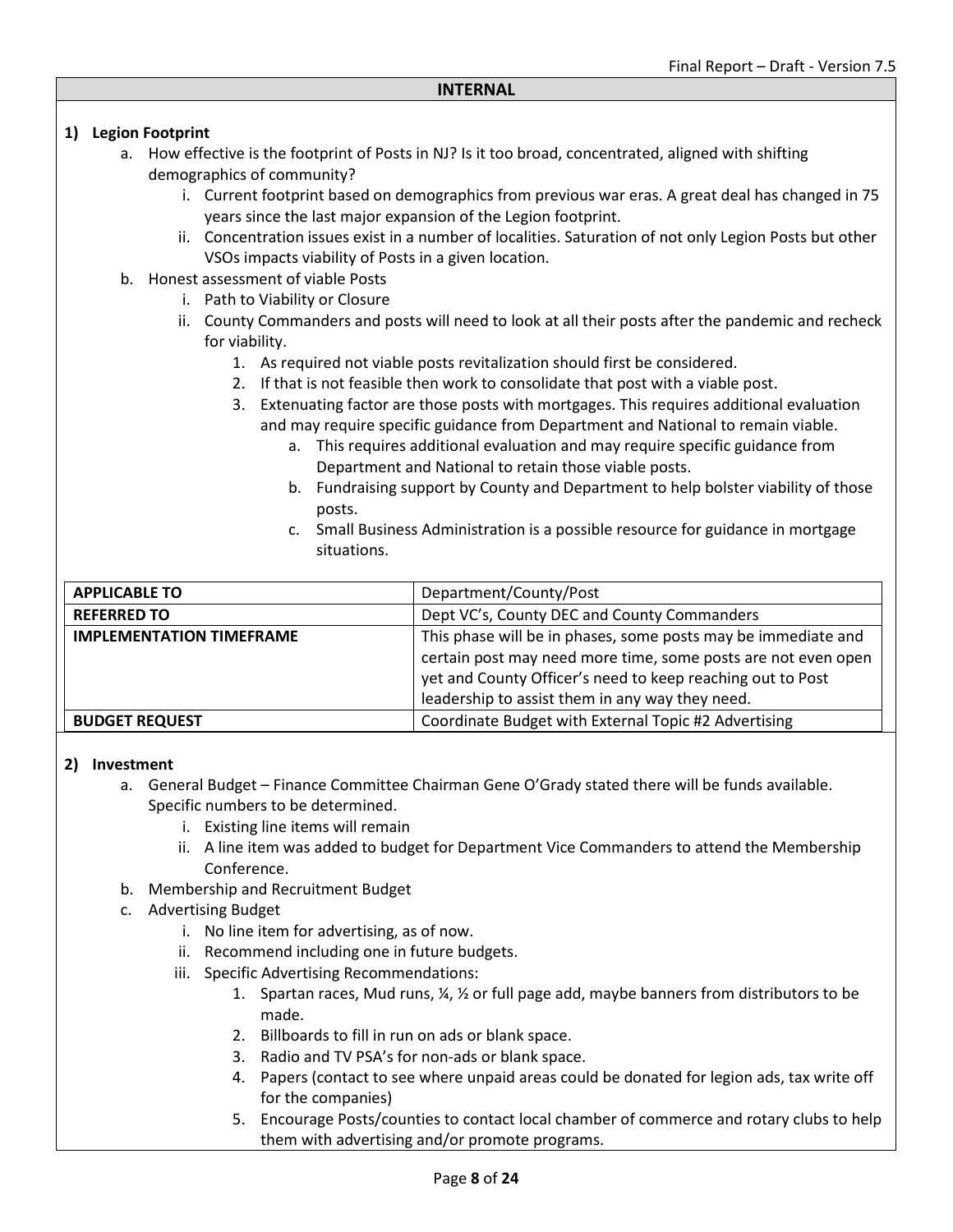- 6. Contact Paul Rotella- NJ Broadcasting Association which could be another avenue for networking.
- iv. To establish a line item, eliminate the NJ Legionnaire and hire a consultant (and marketing) with the budgeted \$35,000. Upon review of other programs that are not functioning and may be relics of past practices reallocate money to advertising/marketing that are not relevant (reference #9 this report)
- d. Event Budget
	- i. Recommend that a "Swag" bag for job fair attendees be budgeted.
		- 1. Possible implementation could be for \$500-1000 be assigned to each of the 21 counties.

| <b>APPLICABLE TO</b>            | Department/County/Post    |
|---------------------------------|---------------------------|
| <b>REFERRED TO</b>              | DEC and Finance Committee |
| <b>IMPLEMENTATION TIMEFRAME</b> | Within 1 year             |
| <b>BUDGET REQUEST</b>           | Yes - Annual              |

#### **3) Training**

- a. Create a Training Committee composition Legion College Staff and NALC graduates
- b. Career Paths and Roadmap for Officer Positions
- c. Technology training for Post Officers (offer as Legion College Course basics)
	- i. Legion college meets and discusses curriculum updates. Us this as a method for implementing these recommendations into the curriculum.
	- ii. Recommend a mentorship type program throughout all levels (post, county, and dept.)
		- 1. Mentorship program should include the do's and don'ts
		- 2. Use a common template to ensure consistency amongst the Posts up to the Department.
		- 3. This way we can make sure those "Faking the Funk" know how to do those positions they are in.
		- 4. Format of mentorship/training should be based on a multi-faceted approach.
			- a. Varied teaching styles (classroom, OJT and online seminars)
			- b. Consider learning style (e.g. people learn in different ways)
			- c. Consider duration of time for each approach availability of student's time balanced against learning style is a crucial consideration.
- d. Recommend counties facilitate seminars where Subject Matter Experts (SME) can attend to:
	- 1. Explain task and purpose of the Training Committee (to be created)
	- 2. Expand knowledge of current Department programs and committees.
	- 3. To foster participation in Legion college.
	- 4. To elicit feedback from attendees for consideration by the Training Committee.
	- 5. To identify potential committee members as positions across Department often are unfilled.
- e. Recommend that Counties implement a meet and greet. Similar to one that the incoming Department Commander has after his installation. Concurrently invite Committee Chairman to attend to share information about their committees and programs.
- f. Institutionalize "Mobile Training Teams" by developing course curricula that is portable, technology friendly, and can be accomplished by the dedicated team in one day.
- **g. Supported by 21st Century Ad-Hoc Committee Final Report (October 2019) – Basic Training Course (Report page 5)**
- h. **Supported by 21st Century Ad-Hoc Committee Final Report (October 2019) – Training (Report page 7-9)**

| <b>APPLICABLE TO</b>            | Department/County/Post                                    |
|---------------------------------|-----------------------------------------------------------|
| <b>REFERRED TO</b>              | DEC (For Creation of Committee), Legion College Committee |
| <b>IMPLEMENTATION TIMEFRAME</b> | 6 months                                                  |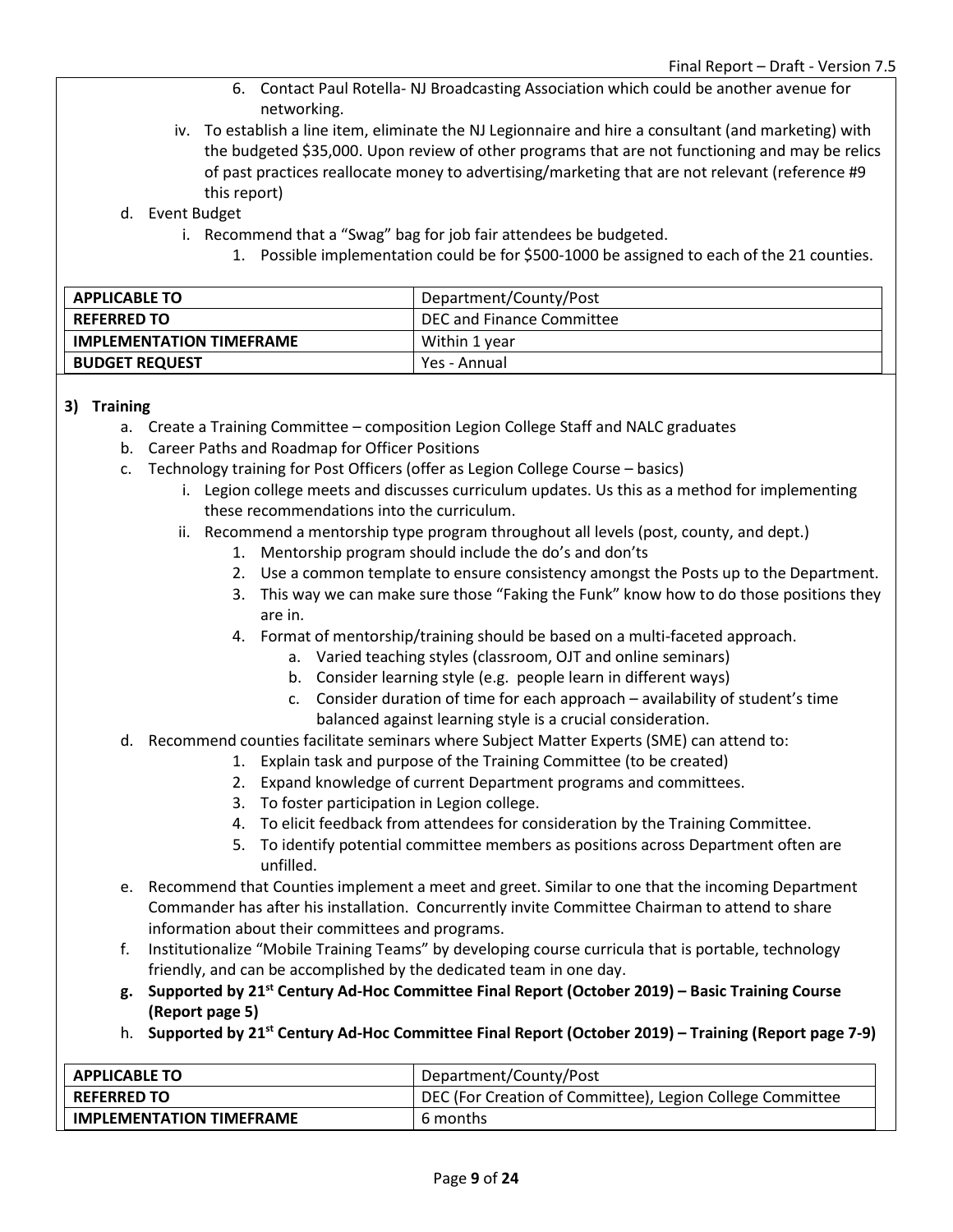| <b>BUDGET REQUEST</b> | Yes - Supplemental to Legion College Budget. Technology |  |
|-----------------------|---------------------------------------------------------|--|
|                       | Budget addressed in Appendix - Dept Technology Plan     |  |

#### **4) Onboarding**

- a. Department needs to lead the onboarding program.
- b. New Member Orientation Online
	- i. Individual
	- ii. Family
- c. Recommend the creation of a composite Welcome to the Legion Family by the Department leaders (Legion, Auxiliary, and SAL). Provide link to the video that can be shown to new members or direct them to the link. This would be done annually with each group of new leaders.
	- i. Recommend budget item for professional media creator.
- d. Recommend that the Department lead the effort to create short videos on programs. This could be an efficient method to engage veterans and their families.
	- i. Recommend budget item for professional media creator.
- e. **Supported by 21st Century Ad-Hoc Committee Final Report (October 2019) – Basic Training Course (Report page 5)**

| <b>APPLICABLE TO</b>            | Department/County/Post                                             |
|---------------------------------|--------------------------------------------------------------------|
| <b>REFERRED TO</b>              | DVC, PC, CC, County Membership, DEC's and Adjutants at Post        |
|                                 | and County level.                                                  |
| <b>IMPLEMENTATION TIMEFRAME</b> | Phases so everyone can get the training or immediately if it is    |
|                                 | online.                                                            |
| <b>BUDGET REQUEST</b>           | Yes - This should be annual, if we don't use it so be it, but need |
|                                 | to have it approved annually if need or improvement is required.   |

#### **5) Technology - General**

- a. Posts MUST embrace technology
	- i. Commander/Adjutant/Membership must at a minimum understand and use technology.
	- ii. The current situation has exposed the inherent weakness on relying on a single method to conduct business. Virtual methods are a necessary alternative that Posts must be able to execute.
- b. Review and evaluate all IT type contracts and processes at Department, and develop a proposal to enhance, of course including costs.
	- i. Secure the service agreements from department in order to determine current state and advise on changes that
		- 1. Enable the Department staff to work efficiently, support technology platforms, facilitate virtual meetings,
		- 2. Facilitate periodic hardware and software replacements and updates.
		- 3. Survey the office staff to determine their needs. Focus on needs of the staff to execute their daily task, reducing stress, increasing efficiency and potentially save money.
- c. Understand this is under progress however time is of the essence because of budget availability and the requirements imposed on the American Legion due to current COVID-19 situation.
- d. Recommend that access to the Department Facebook account be broadened.
	- i. A single approval authority is inefficient and stifles the ability to share timely information to and from Posts
	- ii. Further it does not encourage the embrace technology message the committee is promoting.
- e. Utilize subject matter expertise (e.g. Zoom, Teams knowledge) to create a mobile training team to assist Department/Counties/Posts in setting up and facilitating virtual meetings.

| <b>APPLICABLE TO</b> | Department/County/Post        |
|----------------------|-------------------------------|
| <b>REFERRED TO</b>   | Department Technology Manager |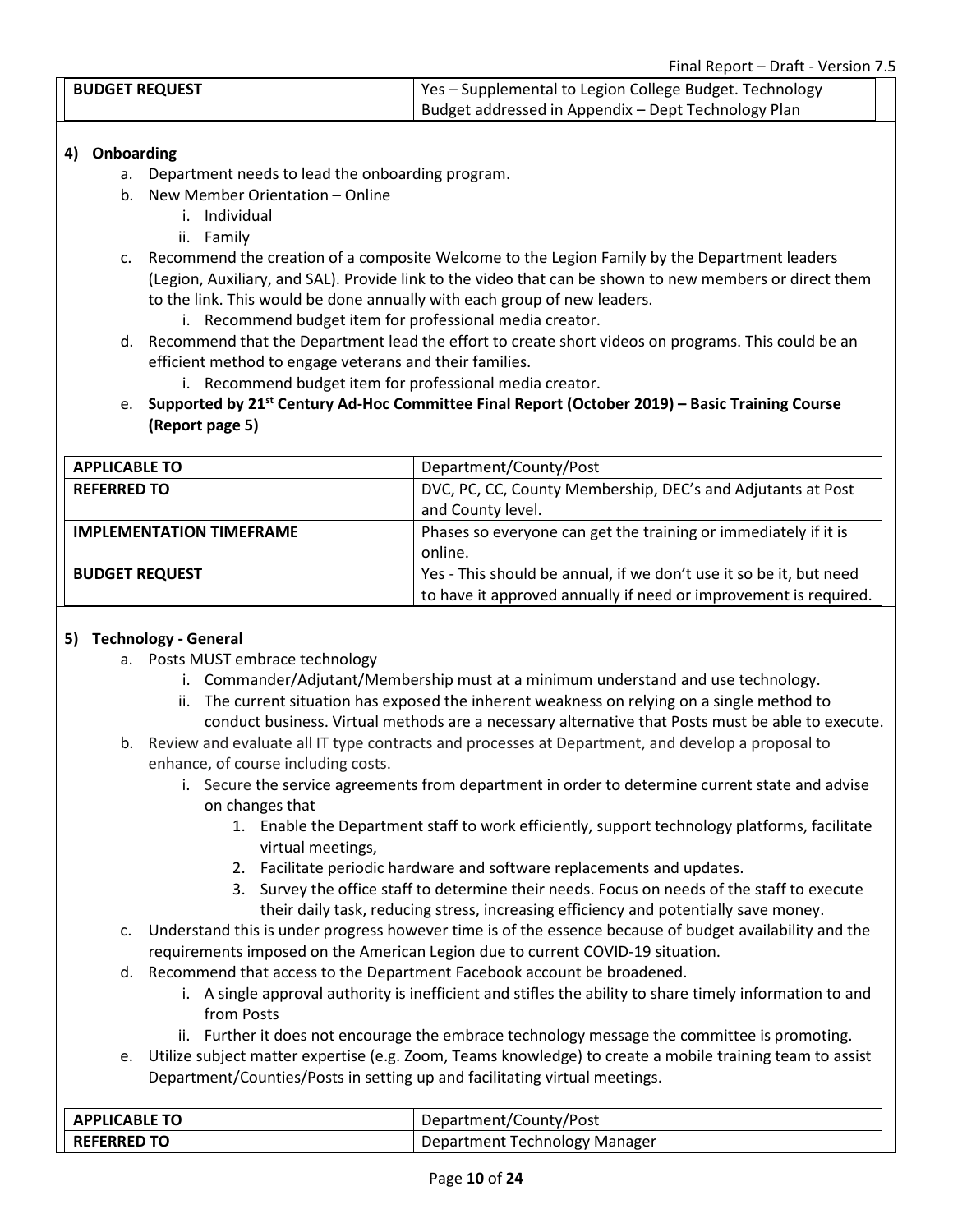| <b>IMPLEMENTATION TIMEFRAME</b> | Per Technology Plan - Will take years due to time frame to         |
|---------------------------------|--------------------------------------------------------------------|
|                                 | purchase and install and train Department personnel.               |
| <b>BUDGET REQUEST</b>           | Yes - This should be annual, if we don't use it so be it, but need |
|                                 | to have it approved annually if need or improvement is required.   |

#### **6) Technology – Website/Social Media**

- a. Each County must have a website social media
	- i. Counties and Posts must embrace. Start small and as expertise/confidence grows expand the offering and substance contained in the platform.
- b. Group Rate Search for package deals, e.g. website, social media, phones, etc.
	- i. Potentially group rates for counties  $-e.g.$  all posts have access to a package and the share the expense of the overall cost.
- c. Partner with a in state developer.
	- i. First look into local organizations and in state developers to help with costs and getting programs out.
		- 1. Balance against Legion Policies and procedures with non-profit status and non-political affiliation.
- **APPLICABLE TO** Department/County/Post **REFERRED TO Department Technology Manager Department Technology Manager IMPLEMENTATION TIMEFRAME** Per Technology Plan - Will take years due to time frame to purchase and install and train Department personnel. **BUDGET REQUEST** Yes - This should be annual, if we don't use it so be it, but need to have it approved annually if need or improvement is required.
- d. **Refer to Department of New Jersey Technology Plan (2020) – (Appendix page 19)**

#### **7) Technology – Tech/Media Coordinator**

- a. Revise Publicity/Media to include web manager, social media, etc.
	- i. Broaden those authorized to add to website and social media
		- ii. Empower Committee Chairman to manage their specific area of the Department website. Provide them information on Posts to facilitate programs (specific information required is to be determined)
	- iii. Review controls on the publication of information on tech platforms.
- b. Examine the creation of an information manager at Department level (perhaps supported by other members) to accomplish:
	- i. Production of Department and National publications
	- ii. Dissemination of materials
	- iii. Upload onto Department website
- c. Open to non- members who are talented to manage social media?
	- i. Examine partnerships with local colleges/technical schools to support tech requirements, maintain websites, social media.
	- ii. Promote the use of veterans enrolled in such programs.
- d. Research benefits of a level 5 license.
- **e. Refer to Department of New Jersey Technology Plan (2020) – (Appendix page 19)**

| <b>APPLICABLE TO</b>            | Department/County/Post                                         |
|---------------------------------|----------------------------------------------------------------|
| <b>REFERRED TO</b>              | DEC, Revised Legion                                            |
| <b>IMPLEMENTATION TIMEFRAME</b> | Within 1 year                                                  |
| <b>BUDGET REQUEST</b>           | No – Other than what is outlined in Department Technology Plan |

**8) Meetings – Post - Break the Status Quo**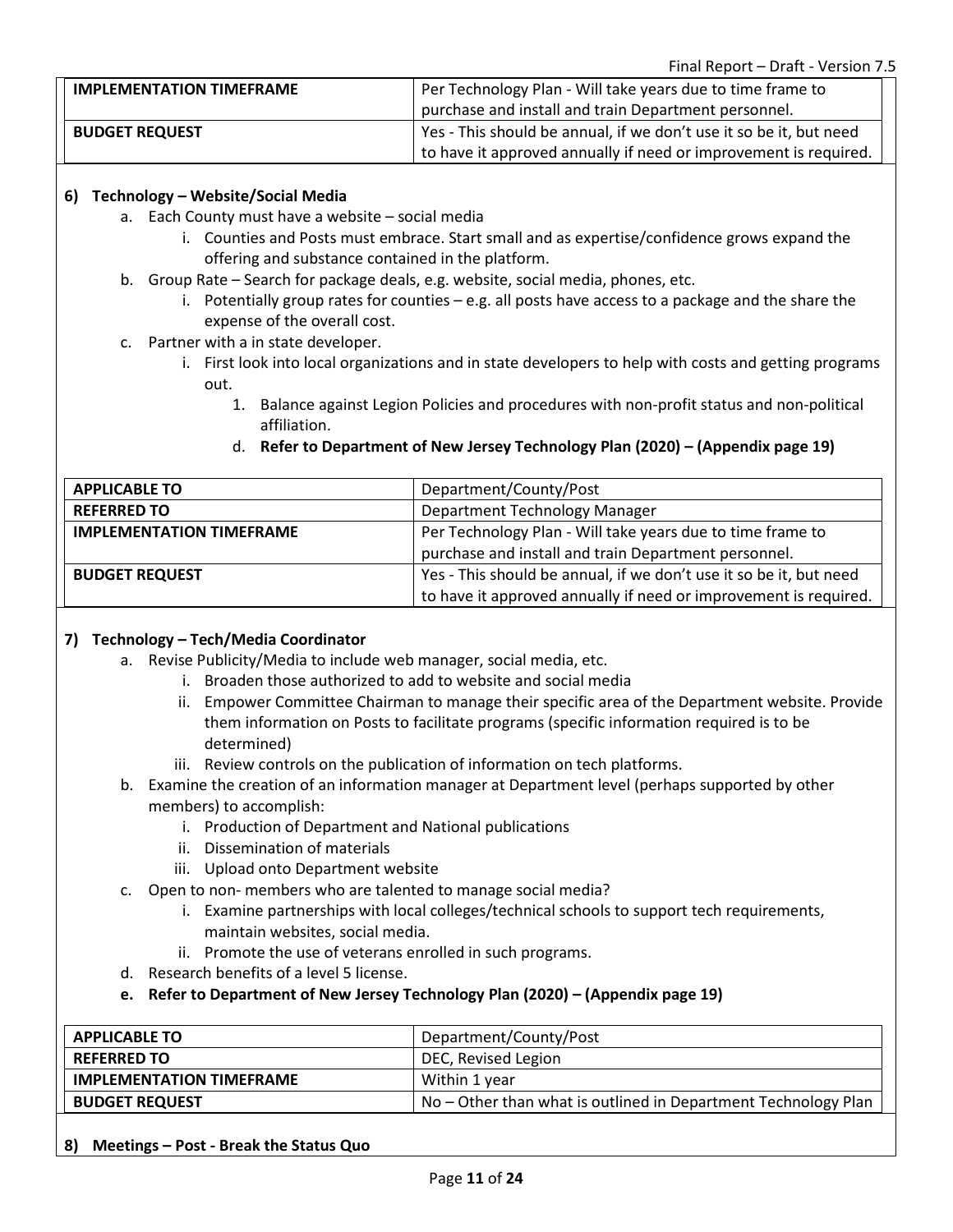- a. Make Post meetings family night/event.
	- i. This should be a top down focus. Department can provide the model and each level down to post can adopt best practices from Department.
	- ii. Provide techniques to engage families and welcome them to meetings (as appropriate)
- b. Keep meetings brief, use technology to bring members in and send out (streaming)
	- i. Research how to sustain virtual meetings as opportunity to have in person meetings is reestablished.
		- 1. Create best practices for blended meetings.
			- a. Sign in sheets to ensure members are heard during a meeting.
		- 2. Seek solutions that promote efficiency and time management for meetings. (e.g. sending minutes electronically prior to meetings)

| <b>APPLICABLE TO</b>            | Department/County/Post                                            |
|---------------------------------|-------------------------------------------------------------------|
| <b>REFERRED TO</b>              | County Commanders and DEC's need to push this at County           |
|                                 | Level                                                             |
| <b>IMPLEMENTATION TIMEFRAME</b> | 1 year - all CC and DEC's should have been to each of their posts |
|                                 | to discuss, and reinforce messaging at county meetings.           |
| <b>BUDGET REQUEST</b>           | No                                                                |

#### 9) **Programs**

- a. Request Chairman of Committees conduct inventory for
	- i. Number of applicants for specific programs broken down by county and posts
	- ii. Number of awards presented and identify any recurring trends (e.g. one county consistently submits and its applicants are selected).
	- iii. To identify upward/downward trend and look at return on investment.
		- 1. May inform program changes
		- 2. May indicate a non-viable program.
- b. Review relevancy of programs, certain ones will be mandated by national.
	- i. Review current programs against return of investment. Diminishing participation and a dearth of applicants indicate a program that is no longer aligned with interests of members and the community. Consider the following course of action:
		- 1. Eliminate the program entirely.
		- 2. Shelve the program indefinitely.
		- 3. Restructure the program (goal is to require less operating resources for the program)
- c. Request incoming committee chairman to conduct a self-audit of program. Share results and recommendations with the leadership team.
	- i. Specific focus for self-audit is to view program in light of societal changes, demographic and newest veteran population.
- d. Technology recommendations (reference items 5-7) will enable better communication of programs through all levels of Department.
- e. Department Commanders and Leading Candidates for Department positions should be pressing Committee and Program leaders to ensure viability of programs, e.g vision statements, deliverables, purpose of the program and how program objectives will be achieved. Committees and Programs that operate in "name only" cause friction and are a draw on limited resources.

**f. Refer to Department Committees and Awards Appendix - (Appendix Page 60)**

| <b>APPLICABLE TO</b>            | Department/County/Post |
|---------------------------------|------------------------|
| <b>REFERRED TO</b>              | Department/County/Post |
| <b>IMPLEMENTATION TIMEFRAME</b> | 6-9 months             |
| <b>BUDGET REQUEST</b>           | No                     |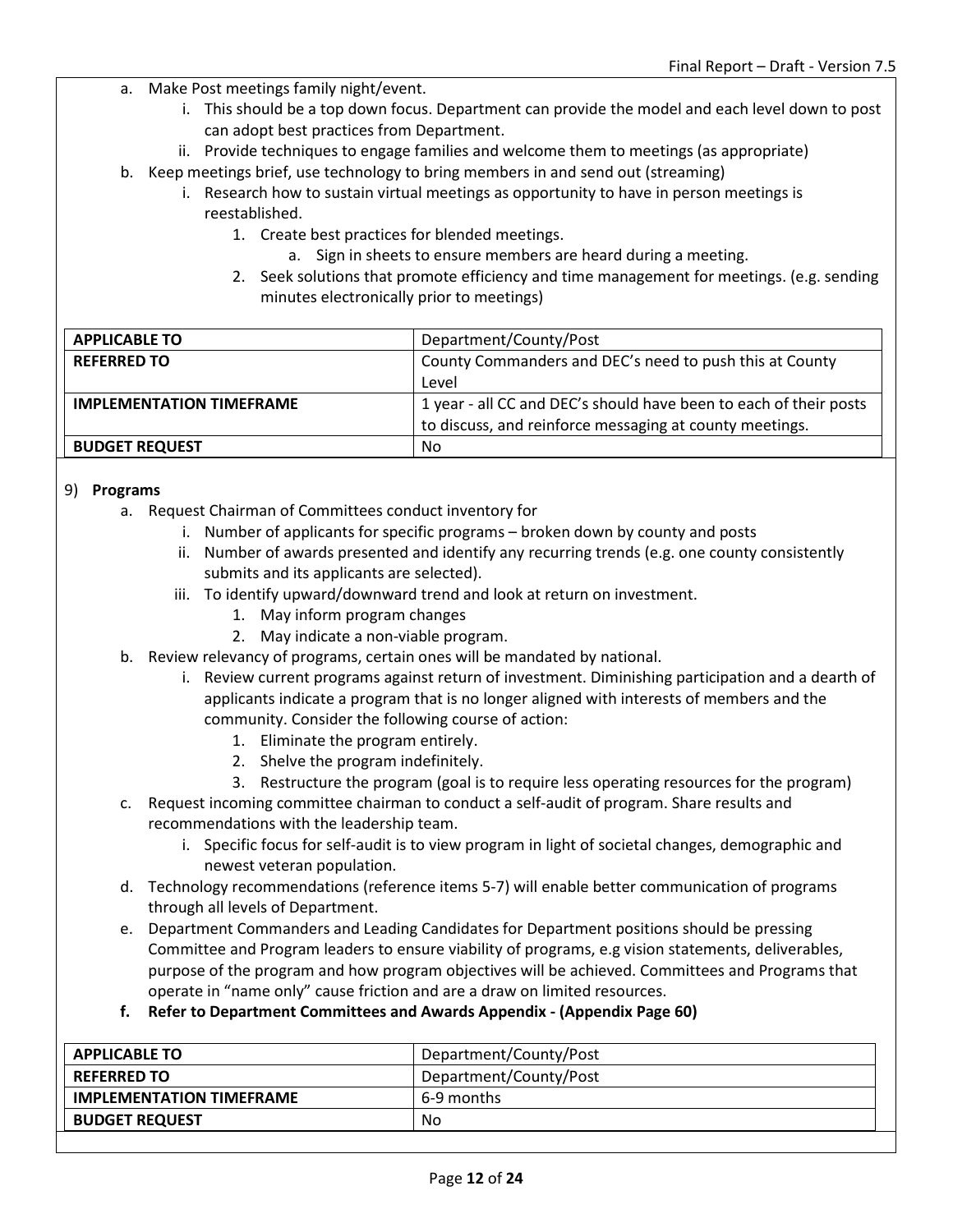#### **10) Programs – Eligibility Criteria**

- **a.** Review eligibility criteria for programs.
	- i. Eligibility for award programs is often narrowly defined.
		- 1. Historically practice has been for descendants of members.
	- ii. Examine feasibility of expanding eligibility as required
		- 1. Provide advantage for members and veterans if eligibility is broadened.
- b. Identify alternative ways to advertise programs and communicate application deadlines etc.
- c. Ensure that Department criteria remains aligned with National guidelines.

| <b>APPLICABLE TO</b>            | Department/County/Post |
|---------------------------------|------------------------|
| <b>REFERRED TO</b>              | Revised Legion         |
| <b>IMPLEMENTATION TIMEFRAME</b> | 9-18 months            |
| <b>BUDGET REQUEST</b>           | No                     |

#### **11) Operations – General**

- a. Utilize other Veteran Service Organizations to benchmark
	- i. Internal processes.
	- ii. Programs.
	- iii. Staff hours, duties and responsibilities, etc.
	- iv. Fund raising strategies
- b. Upon completion of Finance Committee review of recommendations and budget requests recommend that Department:
	- i. Identify funded and unfunded recommendations.
	- ii. Identify fundraising strategies to support all recommendations but specifically unfunded but supported recommendations.
	- iii. Budget and fundraising should include sustainment strategies. Intent is to not have recommendation fail in the future because sustainment was not considered.
	- iv. Recharter the finance committee to ensure objectives of the committee are aligned with the Strategy outlined in this report.
		- 1. Ensure members are committed to a wide range of options.
		- 2. The committee should provide a near (1 year), short (2-3 year), and long term (4-5 year) plan for the financial well-being of the Department.
		- 3. Institute qualifications for membership on the committee that encourage the participation of members who have bold and innovative ideas specific to the financial well-being of the Department.
- c. Finance Officer and Dept. Commander and Leading Candidate should discuss as needed. Dept Chain of Command should be in contact with other VSO leadership and have that working relationship to state what did and didn't work for each organization so we can learn from each other.

| <b>APPLICABLE TO</b>            | Department                                             |
|---------------------------------|--------------------------------------------------------|
| <b>REFERRED TO</b>              | Department Officers, Revised Legion, Finance Committee |
| <b>IMPLEMENTATION TIMEFRAME</b> | 9-18 months                                            |
| <b>BUDGET REQUEST</b>           | No                                                     |

#### **12) Operations - Legion Police**

- a. The Legion Police are a one of a kind of ceremonial organization. New Jersey is one of the few remaining Departments (if any) to support a Legion Police unit.
	- i. As they are not a Law Enforcement unit. They cannot be asked to provide to provide the level of security a LE officer can provide. If events require that level of security this should be arranged as required, BUT not be a requirement for the Legion Police to fill. Significant legal and liability issues must be considered.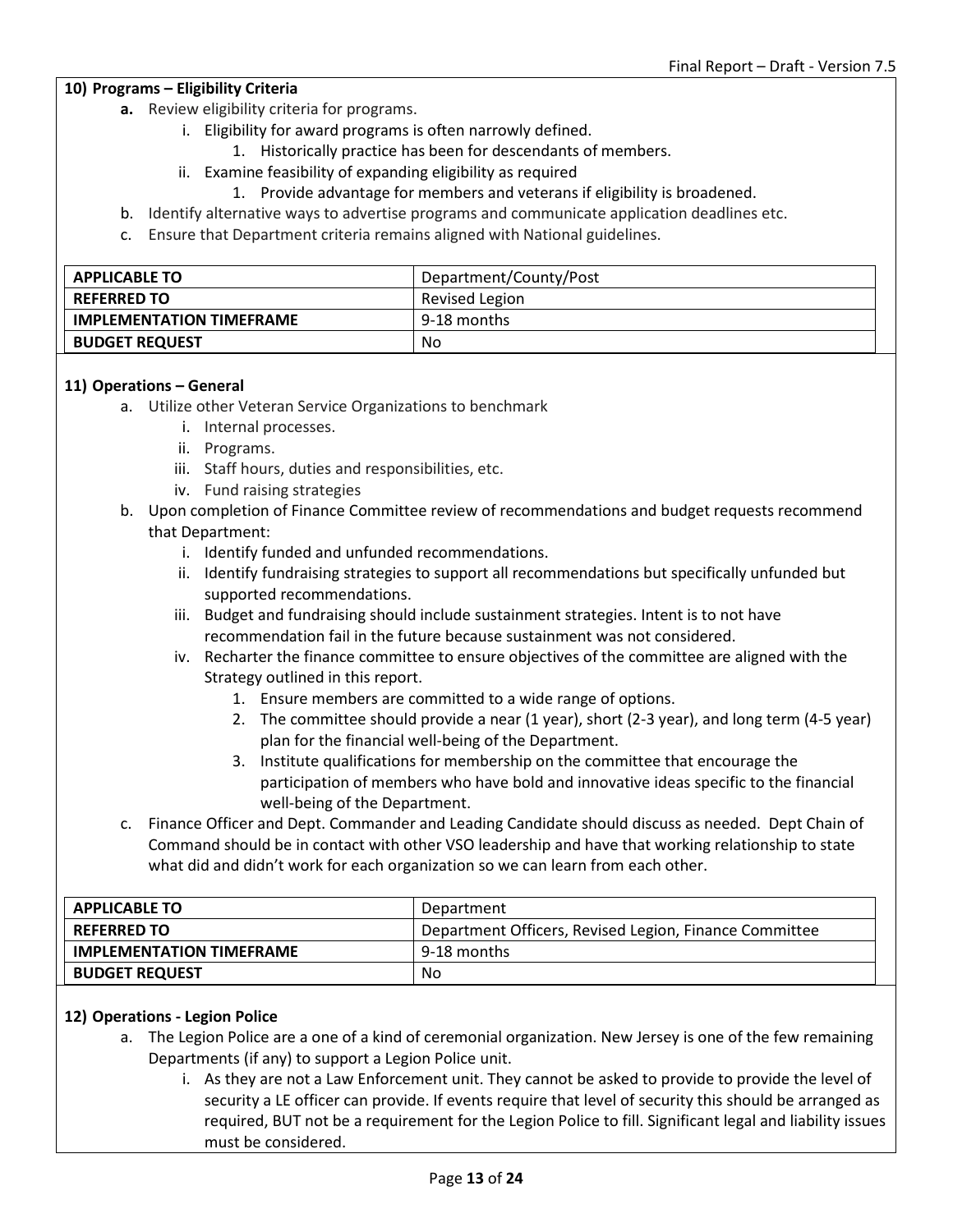- ii. Currently they are used for Department functions only. Look into broadening their utilization by the Legion family.
- iii. Consider expanding membership into the Legion Police. Review regulations etc. for feasibility. Would expanding membership change the nature of the Legion Police? Could they remain Legion Police as a named organization?
	- 1. Historically members have been recommended by Post and County.
	- 2. Currently a 2-year commitment.
- iv. Establish commitment of Chairman and Revised Legion
- b. Eliminate the Legion Police. Is it a "core" program that requires diversion of resources and members time and commitment, when other viable ("core") programs need dedicated members to support them? As one of the main purposes is at the Department Convention, replacing them with a group ("Assistant Sergeant at Arms") which would be a Convention Committee, similar to the purpose of the Credentials Committee.
- c. Budget
	- i. Current budget is \$2,500 a year
		- 1. Budget utilization?
	- ii. Uniforms
		- 1. Members pay for their uniforms for the first year and then reimbursed after the second year.
		- 2. After 2 years those members get  $\frac{1}{2}$  of their cost back and then after 4 years would get all of their money back.
		- 3. Some posts will help alleviate the cost.

| <b>APPLICABLE TO</b>            | Department                                 |
|---------------------------------|--------------------------------------------|
| <b>REFERRED TO</b>              | Legion Police Committee and Revised Legion |
| <b>IMPLEMENTATION TIMEFRAME</b> | 1 vear                                     |
| <b>BUDGET REQUEST</b>           | As Budgeted                                |

#### **13) Operations - Department Commander Vehicle**

**a. Removed** – not relevant to the task and purpose of the Ad Hoc Committee. Referred back to Department Revised Legion and Finance Committee.

#### **14) Operations – Create a Marketing Committee**

- a. Following the adoption of National Resolution No. 4 creating a National Marketing committee the Department of New Jersey should create a Marketing Committee specific to the needs of the Department of New Jersey.
- b. The Department of NJ Marketing Committee should establish connection with the National Committee and evaluate how National efforts could apply to New Jersey.
- c. The Marketing Committee may advise upon the following recommendations identified in this report:
	- i. INTERNAL Items 6, 9, 11
	- ii. EXTERNAL Items 2, 3, 4, 5, 6, 7
- **d. Supported by National Resolution No 4 (2020) – Marketing Committee (Appendix page 51)**

| <b>APPLICABLE TO</b>            | Department                                                    |
|---------------------------------|---------------------------------------------------------------|
| <b>REFERRED TO</b>              | <b>DEC</b>                                                    |
| <b>IMPLEMENTATION TIMEFRAME</b> | Within 6 months of recommendation                             |
| <b>BUDGET REQUEST</b>           | To be determined - but might be provisioned elsewhere in this |
|                                 | report                                                        |

#### **15) General – Adopt a Vision, Mission, Values and Motto for Department of New Jersey**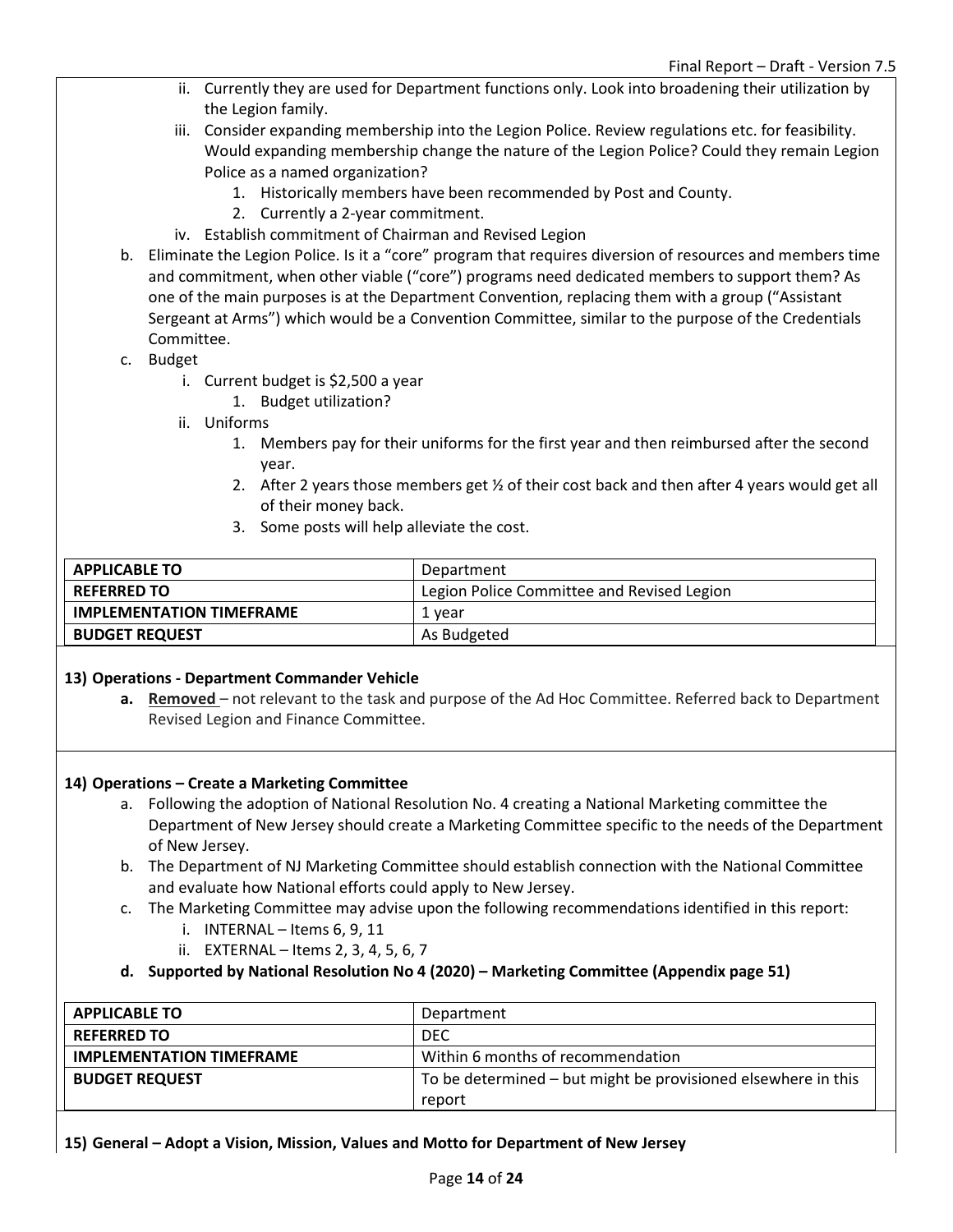- a. Following the adoption of National Resolution No. 5 and No. 38 creating a vision, mission and motto for the American Legion the Department of New Jersey should create a vision, mission and motto specific to the needs of the Department of New Jersey.
- b. Establish a campaign to promote both National and Department Vision, Mission, Values and Motto to the Post level.
	- i. Create an incentive program for the campaign.
- **c. Supported by National Resolution No 5 and 38 (2020) – Vision, Mission, Values, Motto (Appendix page 52)**

| <b>APPLICABLE TO</b>            | Department                        |
|---------------------------------|-----------------------------------|
| <b>REFERRED TO</b>              | DEC                               |
| <b>IMPLEMENTATION TIMEFRAME</b> | Within 6 months of recommendation |
| <b>BUDGET REQUEST</b>           | None                              |

#### **16) Membership – Process**

- **a.** Green Bar Charts and mailing cards and checks back and forth are last century artifacts and mid last century at that. We urgently need to get away from expensive and slow processes that are not value added. While we do have some posts with non-tech capable leaders for which we still will need hard copy, we could start with whoever can handle it first and move on from there.
	- **i.** Green Bar Charts Host it online so that status changes like payments, moves, corrections, etc. are reflected quickly and viewable by all concerned. Posts without tech ability could still get the hard copy but they should be the outliers more and more as time passes. Changes should be made whenever possible via myLegion.org as many posts are already doing.
	- **ii.** Membership money both online renewals & PUFLs going TO posts and regular membership renewals FROM posts need to be electronic payments ASAP. Of course, the posts that can't handle e-payments can opt to still get paper checks but saving MONEY and TIME for so many of our small transactions will make us timely and efficient. Some posts have already started sending membership \$'s in by myLegion.org, lets follow that up on checks FROM department as well as continue to train posts in "myLegion" use.
	- **iii.** Possibly provide a reward or drawing to encourage posts to adopt online processes.

| <b>APPLICABLE TO</b>            |  |
|---------------------------------|--|
| <b>REFERRED TO</b>              |  |
| <b>IMPLEMENTATION TIMEFRAME</b> |  |
| <b>BUDGET REQUEST</b>           |  |

#### **17) Membership – Membership Analysis**

- **a.** In order to refine a recruitment and retention strategy while simultaneously ascertaining the viability of the Legion Post footprint a membership analysis should be conducted.
	- **i.** Conduct of the Analysis- The analysis may be facilitated in one of three ways:
		- **1.** Conducted by willing members of the Department, or
		- **2.** May be promoted as a research project for willing college students, or
		- **3.** Hire a professional organization to conduct the analysis, or
	- **ii.** Goals of the Analysis are to identify the following:
		- **1.** Identify 3-5 years trends in membership, renewal and new, for all Posts in New Jersey, compiled into a broad overview of the Department
		- 2. Incorporate war era information for Department membership into the analysis
		- **3.** Compare the information in #1 against trends in the veteran population in New Jersey
		- **4.** Determine the percentage of a Posts membership that live near the Post location, in New Jersey, or out of state.
	- **iii.** Methodology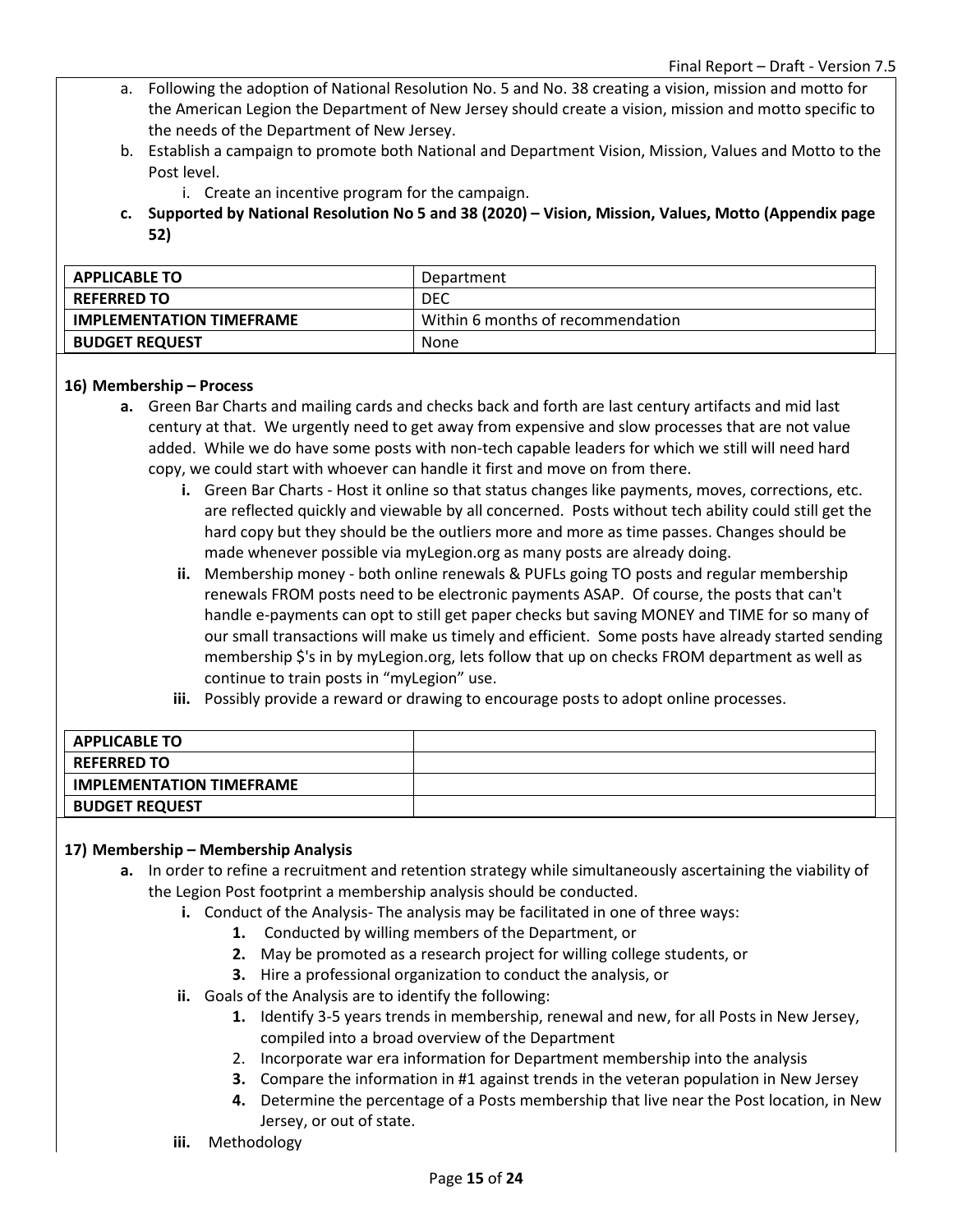- **1.** Phase 1 Posts will need to ensure membership information is accurate. Specifically capturing war era and address information. Ensure the Post membership rolls do not contain deceased members.
- **2.** Phase 2 Upon ascertaining that #1 is completed, pull data from resources in order to begin analysis. Ensure data only contains relevant information to conduct the analysis, e.g. name/contact info are not required for the analysis
- **3.** Phase 3 Provide analysts with information and the goals for the analysis. Determine delivery date of the analysis.
- **iv.** Objectives of Analysis
	- **1.** By using the membership analysis the Department will understand the following:
		- **a.** Active and Dormant Posts this can inform the objectives in Item 1 Legion Footprint
		- **b.** Hot areas for recruitment and retention providing insight into the optimum areas to dedicate resources.
	- **2.** Example a Post that has the majority of its membership who may reside in NJ but based on war era may not be as active as in previous years and may have a large number of members not living in New Jersey at all and have not recruited a single new member in years may indicate a Post in decline and not viable. Of course, there are other factors that may influence viability but using this analysis as a baseline of where the American Legion should start looking is an efficient approach.

| <b>APPLICABLE TO</b>            |  |
|---------------------------------|--|
| <b>REFERRED TO</b>              |  |
| <b>IMPLEMENTATION TIMEFRAME</b> |  |
| <b>BUDGET REQUEST</b>           |  |
| 18)                             |  |

**18) Open**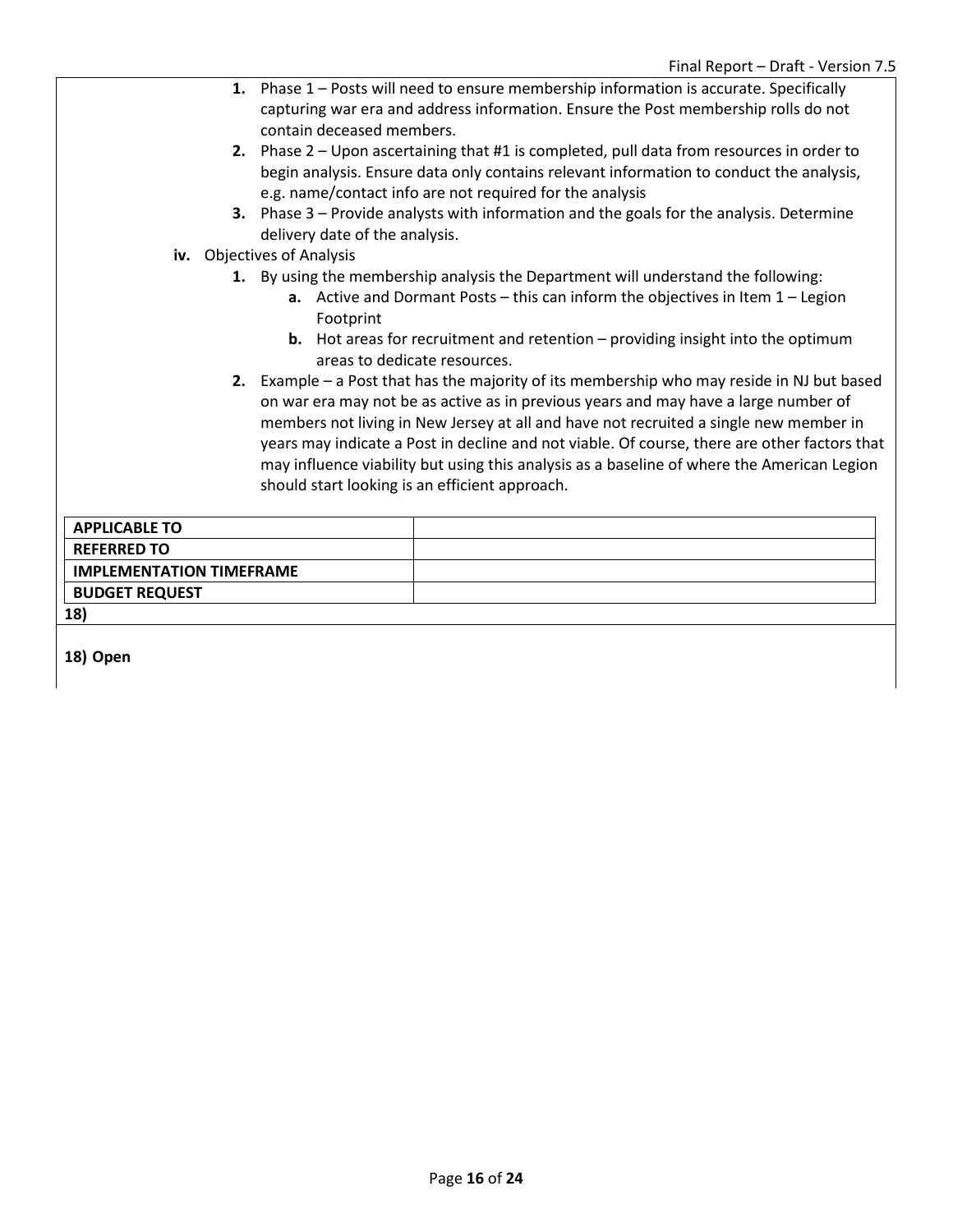# **EXTERNAL TOPICS**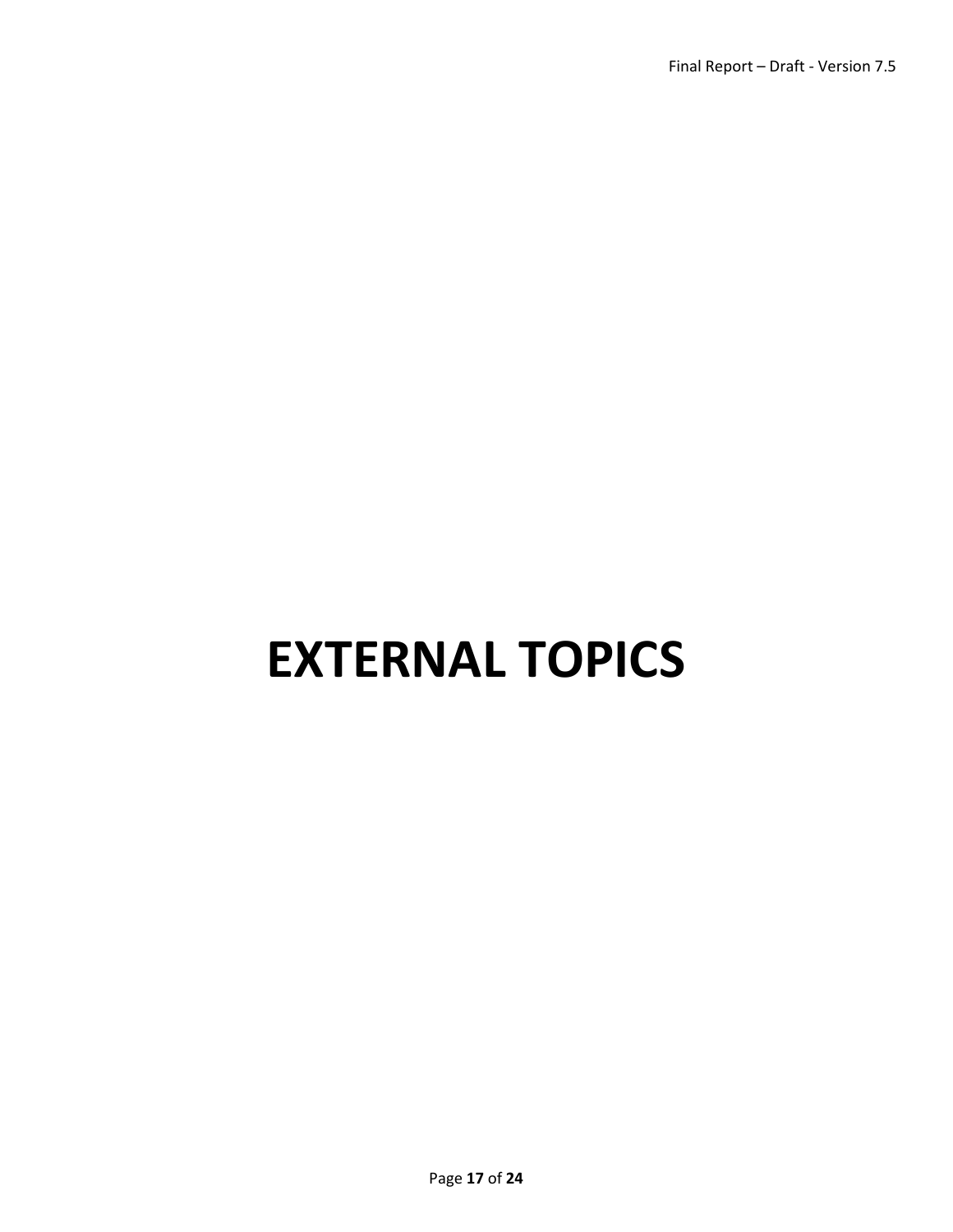#### **EXTERNAL**

#### **1) Family**

- a. Recruiting a family not an individual
- b. That family could be traditional but also think of the family as the network of service buddies (e.g. word of mouth sells membership)
- c. Promote Legion activities as inclusive of the family even regular Post meetings can be crafted to have a family tie in.
- d. Maximize the

| <b>APPLICABLE TO</b>            | Department/County/Post/ALA/SAL/ALR |
|---------------------------------|------------------------------------|
| <b>REFERRED TO</b>              | DEC                                |
| <b>IMPLEMENTATION TIMEFRAME</b> | Within 1 year of recommendation    |
| <b>BUDGET REQUEST</b>           | No                                 |

#### **2) Advertising**

- a. Broaden Outreach Through Targeted Advertising
- b. Social Media
- c. Conventional Media

| <b>APPLICABLE TO</b>            | Department/County                                      |
|---------------------------------|--------------------------------------------------------|
| <b>REFERRED TO</b>              | Dept Adj, With County DECs, Public Relations Committee |
| <b>IMPLEMENTATION TIMEFRAME</b> | Within 1 year of recommendation                        |
| <b>BUDGET REQUEST</b>           | Yes                                                    |

#### **3) Collaboration**

- a. Cooperation with newer VSOs sharing existing resources with newer organizations to benefit both organizations with brick and mortar resources
- b. Partnership with non-traditional organizations
- c. Establish and support recurring engagement with the New Jersey Veterans Chamber of Commerce. Change perception of the American Legion by concrete action and strong messaging on what the American Legion delivers.
- d. Name recognition use financial resources to get name out (e.g. join local chamber of commerce, nonprofit associations). Local level working its way through County to Department
- e. Identify where members belong to multiple VSOs emphasize that this is beneficial to all organizations.
- **f. Supported by 21st Century Ad-Hoc Committee Final Report (October 2019) - Attend Conferences/Conventions of other Organizations (e.g. VFW, AMVETS, AUSA, etc.) (Report page 6)**

| <b>APPLICABLE TO</b>            | Department/County                  |
|---------------------------------|------------------------------------|
| <b>REFERRED TO</b>              | Dept Commander/Adjutant            |
| <b>IMPLEMENTATION TIMEFRAME</b> | Within 1-2 years of recommendation |
| <b>BUDGET REQUEST</b>           | No                                 |

#### **4) Events – Non-Traditional**

a. Hosting competitive events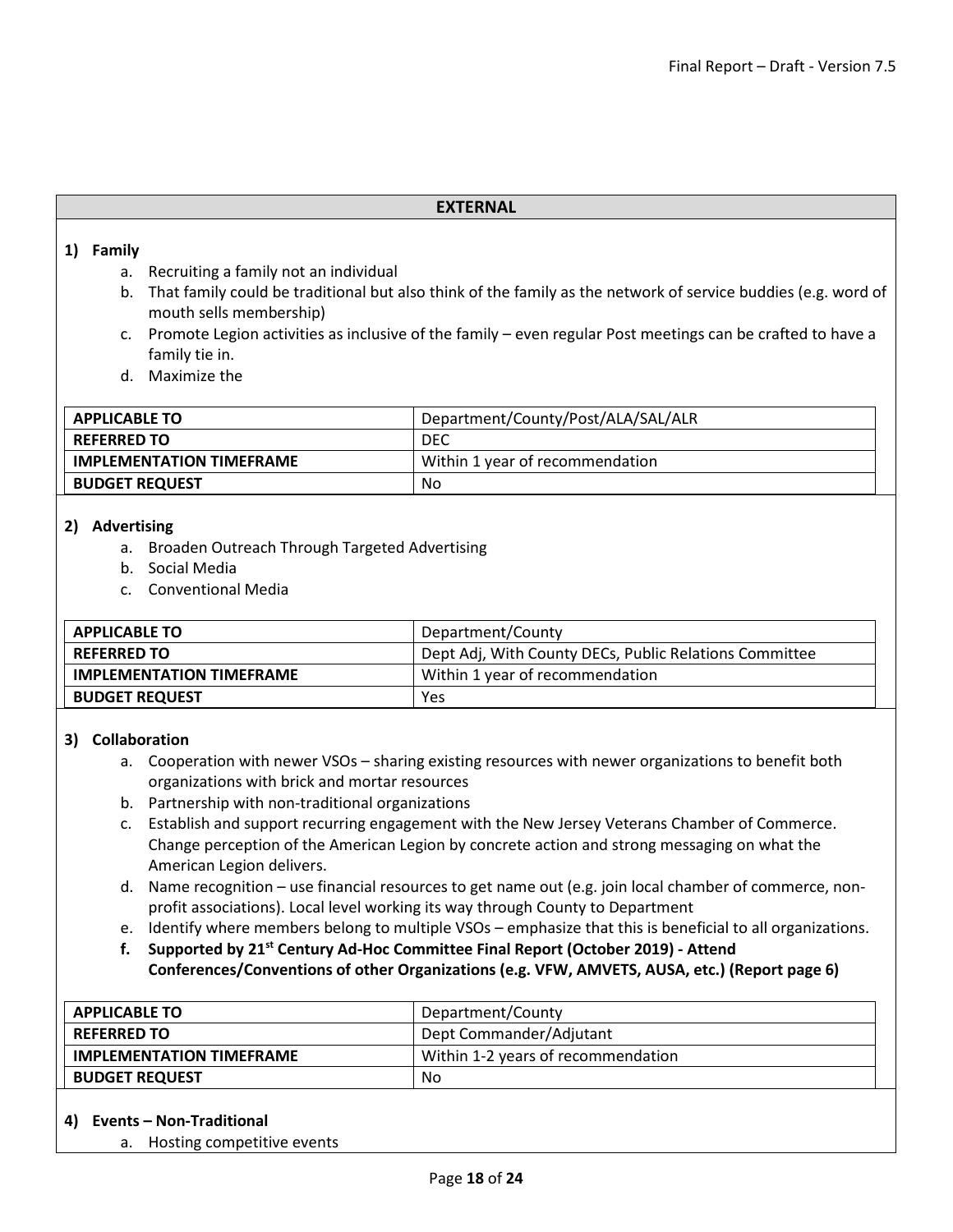- i. Spartan Races
- ii. Special Olympics
- iii. Para Sports
- b. Family outings
	- i. Day at the Amusement Park
	- ii. Sports Events etc.
- c. Geocaching<https://www.geocaching.com/play> tie this to history, legacy of the American Legion
- d. Video Game Contests look at organizations such a[s https://militarygamingleague.com/](https://militarygamingleague.com/)
	- i. There is some initial research that video games can have therapeutic effect for disabled veterans [https://www.militarytimes.com/news/2020/01/24/video-gaming-to-become-newest-medal](https://www.militarytimes.com/news/2020/01/24/video-gaming-to-become-newest-medal-event-at-2020-national-veterans-wheelchair-games/)[event-at-2020-national-veterans-wheelchair-games/](https://www.militarytimes.com/news/2020/01/24/video-gaming-to-become-newest-medal-event-at-2020-national-veterans-wheelchair-games/)
	- ii. Video gaming is now a medal event at the National Wheelchair Games (VA sponsored) as of 2020 games.
- **e. Supported by 21st Century Ad-Hoc Committee Final Report (October 2019) - Community Engagement Opportunities. (Report page 6)**

| <b>APPLICABLE TO</b>            | Department/County/Post             |
|---------------------------------|------------------------------------|
| <b>REFERRED TO</b>              | Department/County/Post             |
| <b>IMPLEMENTATION TIMEFRAME</b> | Within 1-2 years of recommendation |
| <b>BUDGET REQUEST</b>           | Yes                                |

#### **5) Survey**

- a. Internal
- b. External
	- i. Tied to collaboration with other new VSOs use them to survey
	- ii. Capture their surveys for use
- c. Survey Monkey tool for surveys
- d. Ask Veterans How They Think the 4 Pillars Should be Delivered
- e. Review results of latest National American Legion surveys use results to either inform or guide narrower survey specific to New Jersey.
- f. Department needs to create distribution plan of results to County level
- g. Every survey must be accompanied by a plan to analyze and distribute throughout the Department. Without this follow up plan a survey is useless. Further, surveys that do not provide results will eventually receive no support as members will rightly conclude that their time and effort achieve no result.
- **h. Supported by 21st Century Ad-Hoc Committee Final Report (October 2019) Targeted Surveys. (Report page 5)**

| <b>APPLICABLE TO</b>            | Department                                           |
|---------------------------------|------------------------------------------------------|
| <b>REFERRED TO</b>              | DEC and Employment, Homeless and Education Committee |
| <b>IMPLEMENTATION TIMEFRAME</b> | Within 1-2 years of recommendation                   |
| <b>BUDGET REQUEST</b>           | Yes (but might be free options)                      |

#### **6) Public Relations**

- a. Research "outsourcing" of some/all media for the Department, including the
	- i. Newspaper
		- 1. What can be done within the current budget amount? If value can be demonstrated in outsourcing what budget increase is necessary or what savings can be realized.
	- ii. Radio
		- 1. One estimate is \$383 for a 30 second spot.
		- 2. Public Service Announcements (PSAs) are used at the discretion of the on-air person.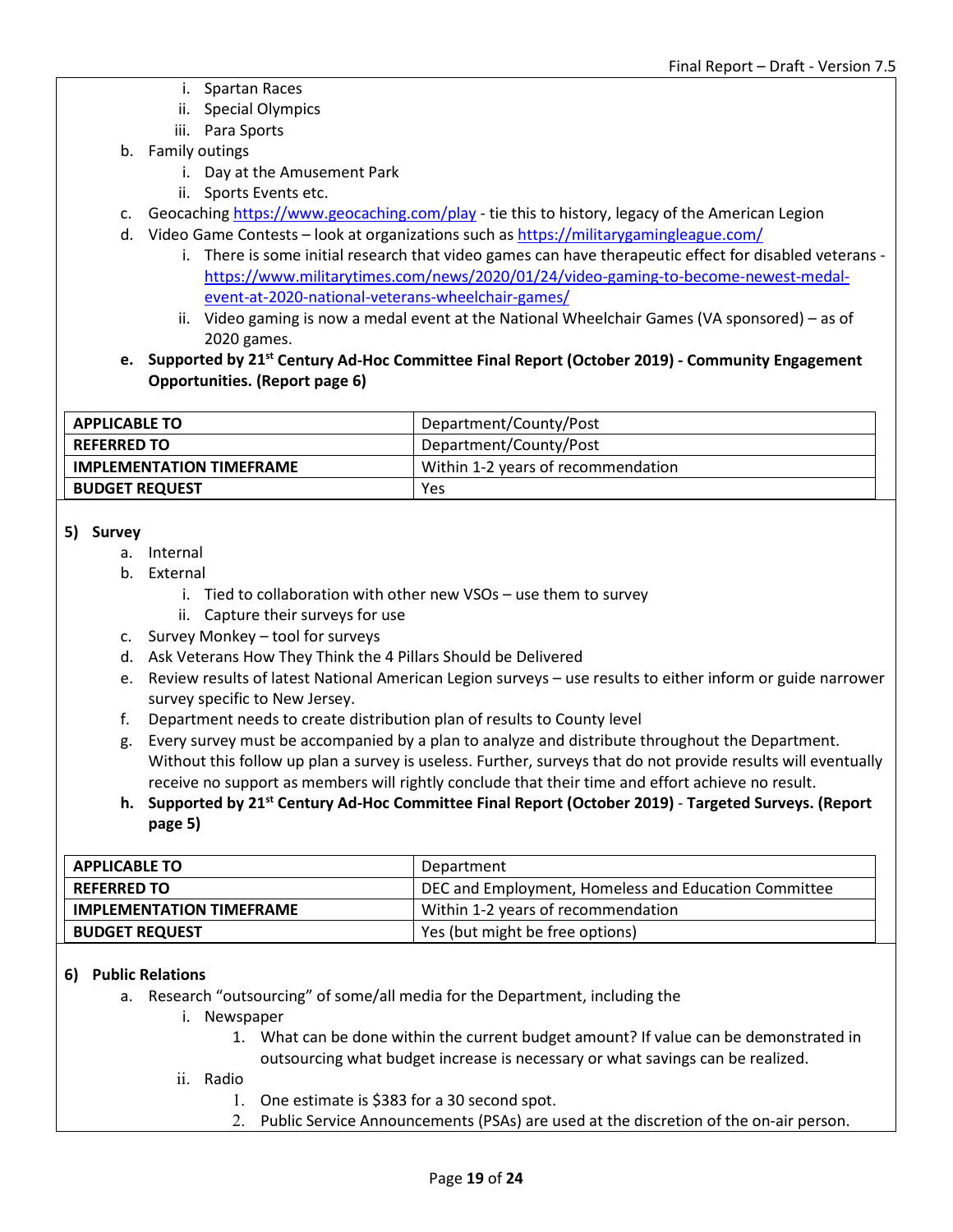- a. Advantage for use of PSAs is if they were former military or member of the Legion, Auxiliary, SAL.
- 3. Most PSAs are for a community event related to a cause.
	- a. So currently fundraisers for food and Personal Protective Equipment (PPE) are getting play. Speaking of fund raisers for PPEs, there's been a lot of stories on the news about groups donating PPE, but I've not seen anything about the Legion doing that. This is what is getting coverage.
	- b. Item 3a indicates the American Legion must be prepared to shift rapidly on to immediate causes and needs and mobilize an engagement to generate exposure and deliver outreach
- b. Attention getting subjects for media food events (e.g. food drives), healthcare activities, Veteran focused events.
- c. Emphasize existing documents training on how to do this refresh step by step. Training POC at Department.
- d. Establish a recurring (permanent) presence at JBMDL.
	- i. Create a standard manning requirement.
	- ii. This is not a specific recruiting effort for a Post, but can connect members with nearby Posts they are interested in joining. Sign up interested members to Post 1000 if necessary but hand off MUST occur to a local Post otherwise retention will be less likely.
	- iii. Coordinate with JBMDL to ensure presence is accepted and members can access JBMDL to perform duties. Work on best location for activities (e.g base exchange)
	- iv. Ensure the presence represents the demographic we are targeting.
	- v. Establish a set number of days that the American Legion will be present. Promote sign up across the Department, with some incentive/stipend to attend (e.g. mileage to and from location).
- e. Engage locally with VA CBOCs to establish a presence at these locations.
- f. Work with DMAVA service officers to establish connectivity at their offices to promote the American Legion.
- **g. Supported by 21st Century Ad-Hoc Committee Final Report (October 2019) – Addendum (Report pages 11-14)**

| <b>APPLICABLE TO</b>            | Department/County/Post             |
|---------------------------------|------------------------------------|
| <b>REFERRED TO</b>              | Department/County/Post Leadership  |
| <b>IMPLEMENTATION TIMEFRAME</b> | Within 1-2 years of recommendation |
| <b>BUDGET REQUEST</b>           | Yes                                |

#### **7) Outreach Tools**

- **a.** PTSD Monthly CEs, Mobile Mental Health Guide
- **b.** Mobile Device Guide part of outreach highlighting tools available
- **c.** List of Phone Apps for Veterans Include in broader campaign of outreach tools available.
- **d. Supported by 21st Century Ad-Hoc Committee Final Report (October 2019) - Dissemination of Membership Impact Report/Dispatch. (Report page 4)**

| <b>APPLICABLE TO</b>            | Department                                      |
|---------------------------------|-------------------------------------------------|
| <b>REFERRED TO</b>              | Department Adjutant, Department Service Officer |
| <b>IMPLEMENTATION TIMEFRAME</b> | Within 1 year of recommendation                 |
| <b>BUDGET REQUEST</b>           | No                                              |

#### **8) Membership**

a. Seek guidance from National and if necessary, recommend that there be a "trigger" to inform locally of a member who joined via DMS (Post 1000) in your local area. This would be a proactive approach to assist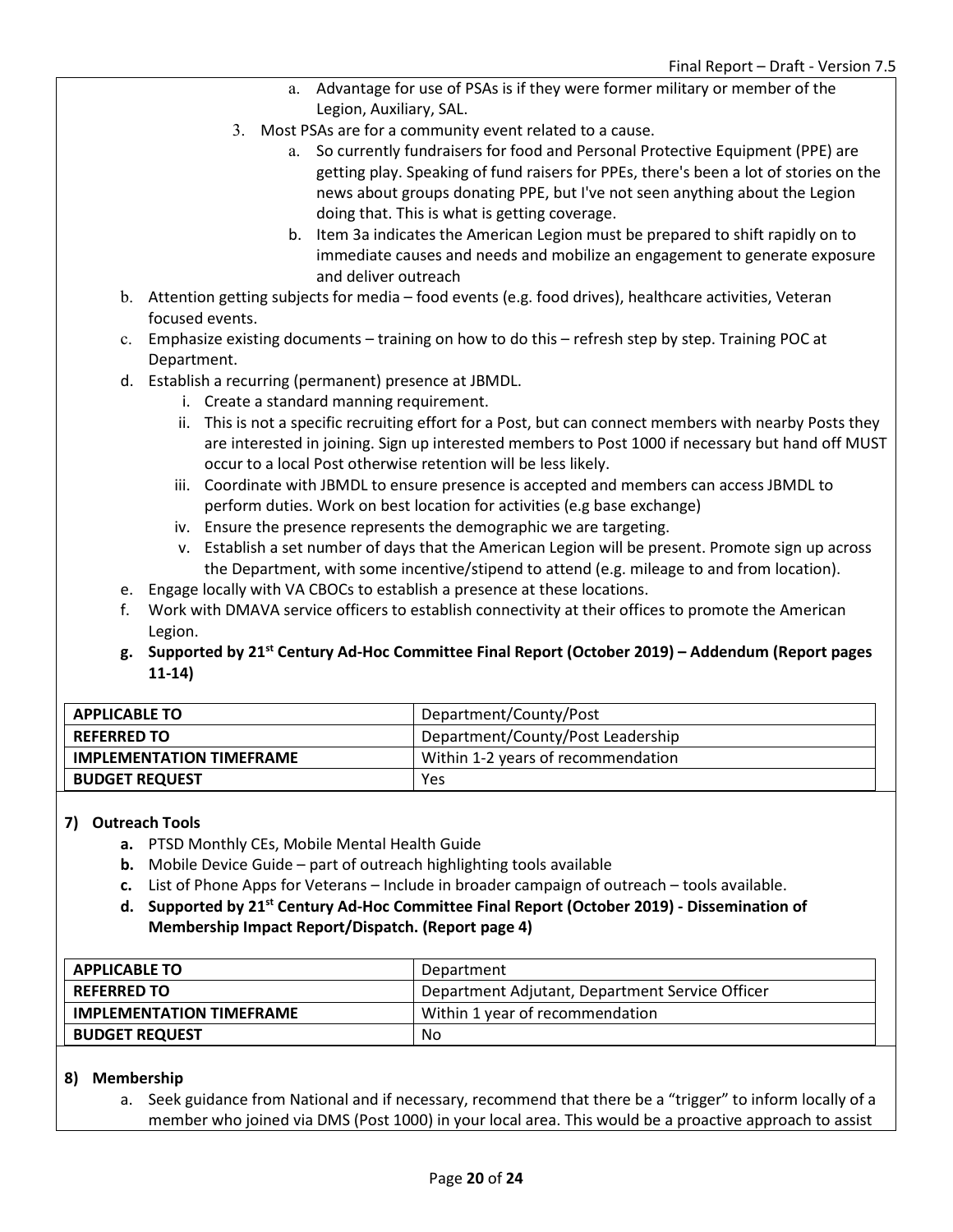Posts in connecting with "new" members who might not be aware of local activity AND for those Posts to share their story.

- b. Currently the approach is a "pull" not a "push" method. With access to myLegion.org you can generate lists based on Post 1000 members filtered by zip code. This is a good tool however seeking faster notification of a new member in the area who signed up Nationally. Capitalize on their moment of motivation in joining by tying it to local Post.
- c. Basic Membership Training online at Department level similar to the National Basic Training course. i. Build of National Membership resources
- d. College Veterans We are totally missing an opportunity with College vets. Prior suggestions to target this population have resulted in deferral to Counties/Posts to implement.
	- i. Here is the OPPORTUNITY: All colleges now have a veteran's coordinator and most have a Vets Organization on campus. This should be fertile ground for us to recruit but it is being left to posts and/or counties and IT IS NOT WORKING.
	- ii. Currently the recommendation is for the student vets to join a post where they live or the local posts where the college is located. Recommend that we AT MINIMUM make a concerted effort at dept level to go in and recruit to a recommended nearby post. Even better would be to charter specific College posts at the largest institutions to start with - think Rutgers New Brunswick, NJIT/Rutgers Newark, Montclair State, Drew/FDU Florham, etc. with some sort of subsidized dues structure to get them INTO THE LEGION. There are multitudes of smaller schools including the Community Colleges and we certainly can't establish posts at all of them but Department could still spearhead outreach AND provide dues incentives along with recommended posts for those students.
- **e. Supported by 21st Century Ad-Hoc Committee Final Report (October 2019) – Joining Online. (Report page 5)**
- **f. Supported by 21st Century Ad-Hoc Committee Final Report (October 2019) – Membership Retention. (Report page 5)**
- **g. Supported by 21st Century Ad-Hoc Committee Final Report (October 2019) – Member Buddy Check. (Report page 5)**
- **h. Supported by 21st Century Ad-Hoc Committee Final Report (October 2019) – Military Transition Centers. (Report page 5)**

| <b>APPLICABLE TO</b>            | Department/County/Post                       |
|---------------------------------|----------------------------------------------|
| <b>REFERRED TO</b>              | Department/County/Post - Membership Chairman |
| <b>IMPLEMENTATION TIMEFRAME</b> | Within 1 year of recommendation              |
| <b>BUDGET REQUEST</b>           | No                                           |

#### **9) Membership – Outreach Training**

- a. Mobile Training Team for North, Central, South New Jersey to supplement Legion College.
	- i. One day seminar.
	- ii. Laptops are required.
	- iii. Space with internet connectivity for up to 25 students is a requirement.
	- iv. Intent is to execute this in 2020. Capture lessons learned to build a program which could supplement and sustain skills taught at Legion College.

| Department/County/Post - Membership Chairman<br><b>REFERRED TO</b><br><b>IMPLEMENTATION TIMEFRAME</b><br>Immediately | <b>APPLICABLE TO</b>  | Department/County/Post |
|----------------------------------------------------------------------------------------------------------------------|-----------------------|------------------------|
|                                                                                                                      |                       |                        |
|                                                                                                                      |                       |                        |
|                                                                                                                      | <b>BUDGET REQUEST</b> | No                     |

**10) Outreach – Direct Assistance to Veterans**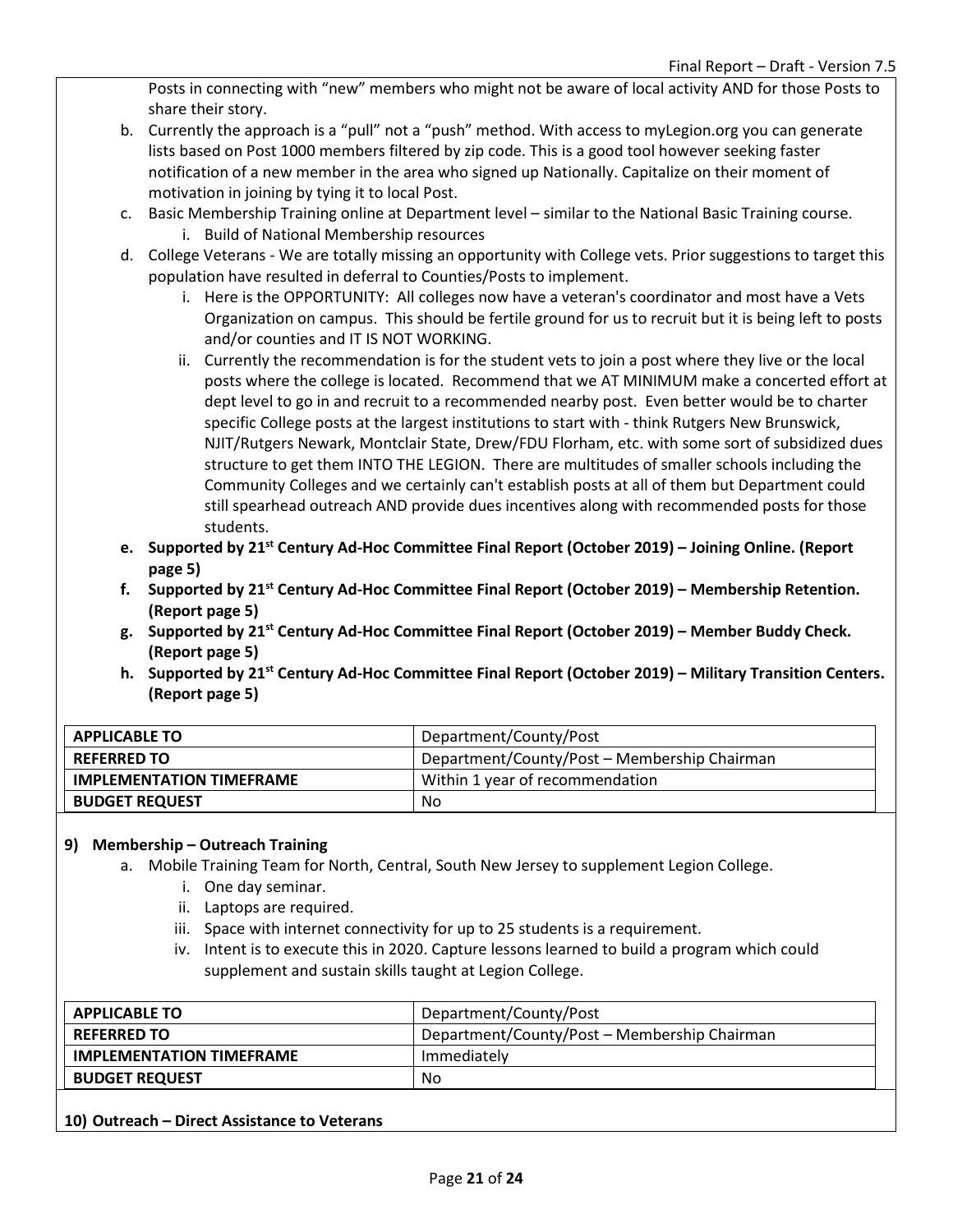- a. Create a streamlined application process to provide direct emergency support to qualified Veterans within 24 hours of an approved request.
- b. The Veteran should be able to apply by phone/email the intent is to quickly ascertain need and provide financial support immediately.
- c. Recommend that the annual Commander's project dedicate a portion of fund-raising proceeds to replenish this budget line item as required.
- d. Examine revising Veteran Assistance Fund policy from 2019.
- e. Formalize and resource as a **core program** the Department's highly successful homeless outreach program.
	- i. Formalize supporting structures in North and South New Jersey, to include an operating committee for each zone.
	- ii. Establish budgets and accounts for each zone.
	- iii. Enable assistance to be provided by each zone using the VAF fund described in the Appendix.
- **f. Supported by Veterans Assistance Fund New Jersey (Appendix Page 59)**

| <b>APPLICABLE TO</b>            | Department/County/Post                               |
|---------------------------------|------------------------------------------------------|
| <b>REFERRED TO</b>              | Department Finance Officer/Department Service        |
|                                 | Officer/Employment, Homeless and Education Committee |
| <b>IMPLEMENTATION TIMEFRAME</b> | Immediately                                          |
| <b>BUDGET REQUEST</b>           | Yes - Budget Line Item Already Exists                |